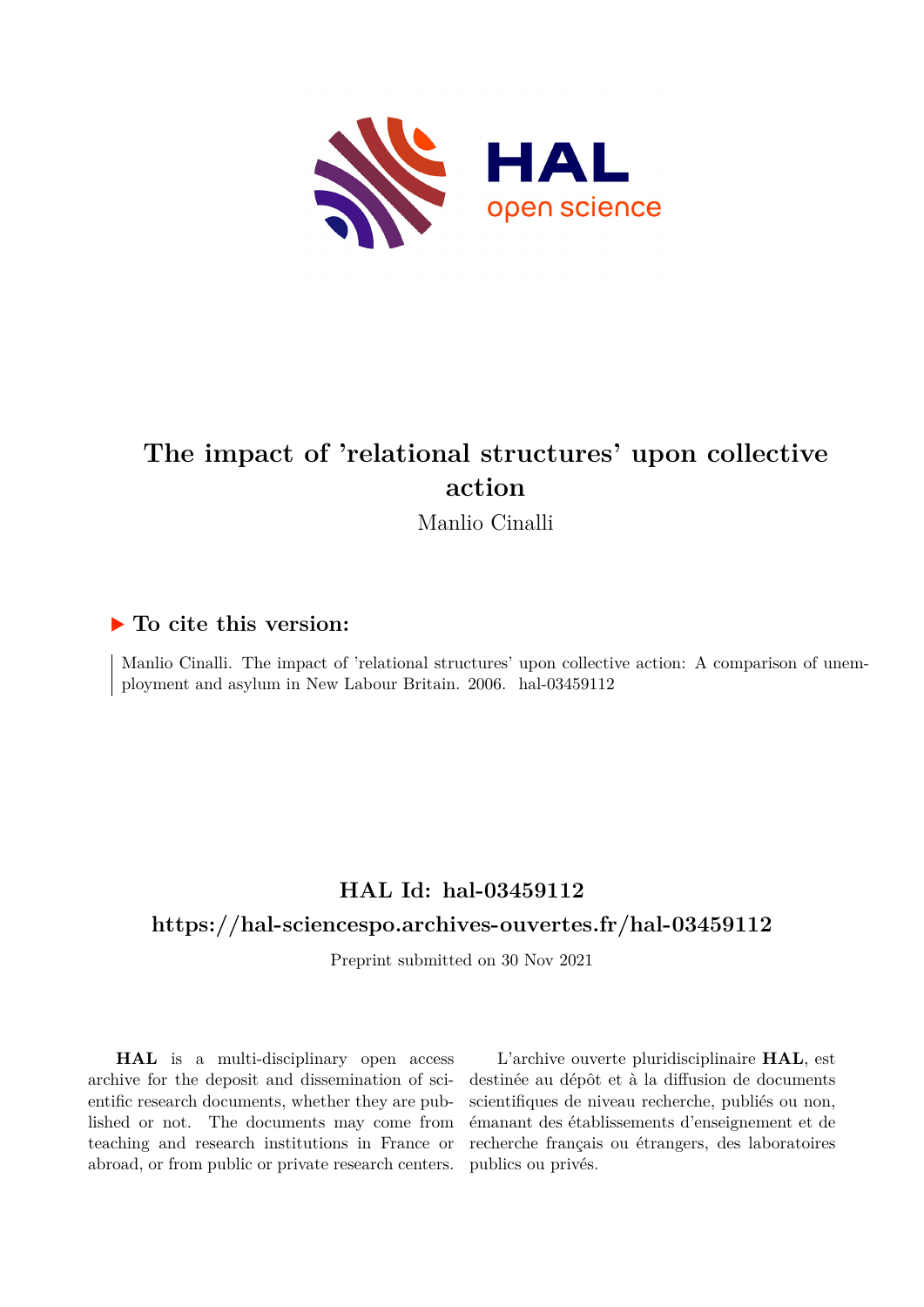

#### CENTRE DE RECHERCHES POLITIQUES DE SCIENCES PO

# WORKING PAPERS N°23 Décembre 2007

THE IMPACT OF 'RELATIONAL STRUCTURES' UPON COLLECTIVE Action: A Comparison of Unemployment and Asylum in New Labour Britain**<sup>1</sup>** Par Manlio Cinalli

Chercheur au CEVIPOF



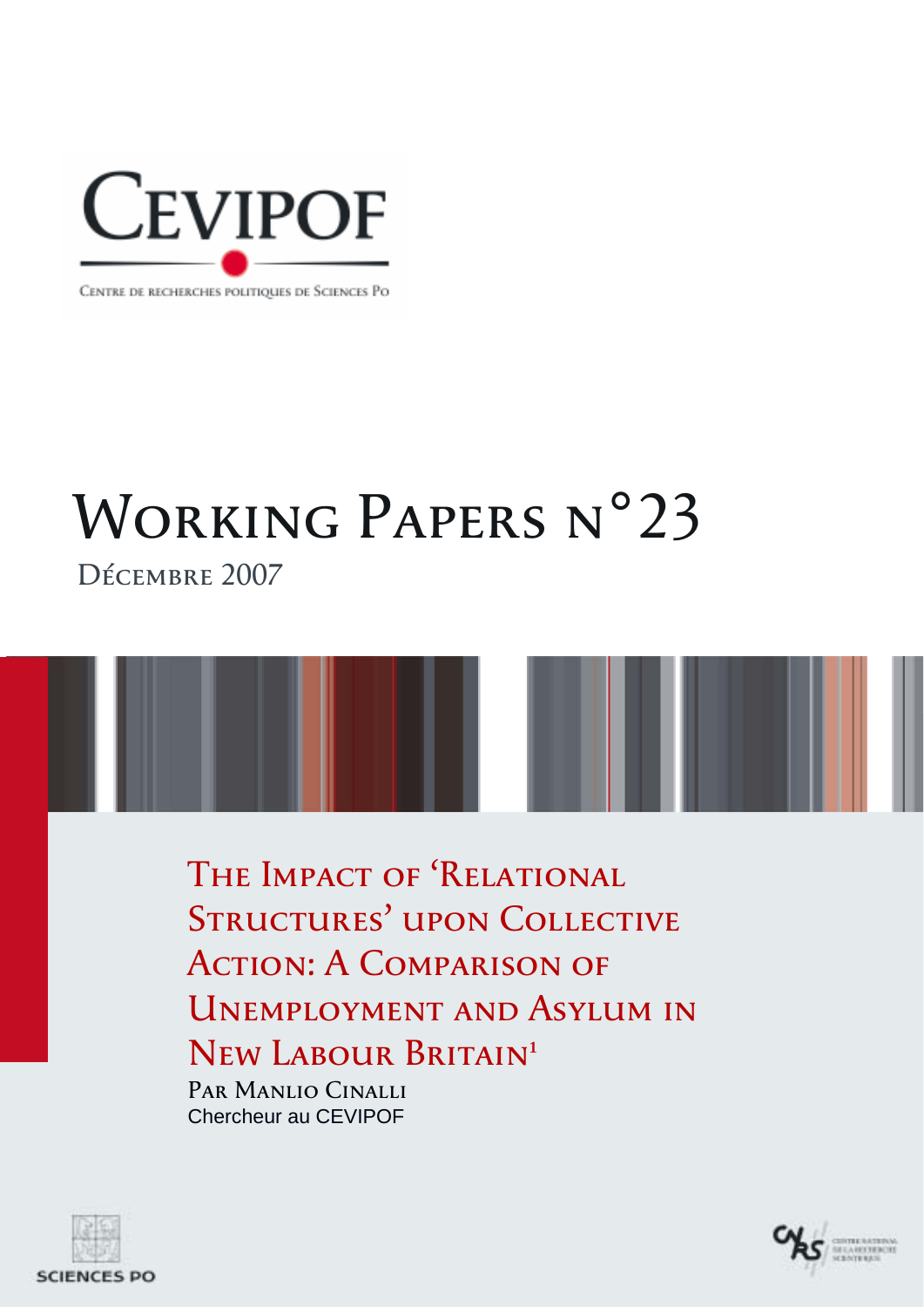> The Impact of 'Relational Structures' upon Collective Action: A Comparison of Unemployment and Asylum in New Labour Britain<sup>[1](#page-28-0)</sup>

**Manlio Cinalli Chercheur au CEVIPOF** 

#### **ABSTRACT**

This paper gives an original twist to main theories of mobilisation and collective action through the use of conceptual and methodological tools of network analysis in order to explore the notion of 'relational structures'. It emphasises that inter-organisational exchanges specific to the political or sub-political issue field within which collective actors mobilise and interact have an important impact upon collective action. This paper focuses on the study of this specific impact. In particular, it constructs a conceptual space of relational structures, which leads to the formulation of a series of hypotheses about the development of collective action across different fields. Relevant patterns of collective action are then matched with empirical findings on relational structures in the two fields of asylum and unemployment in Britain, providing an initial positive assessment of the overall framework, and hence, opening space for further empirical testing and theoretical refinement.

#### **INTRODUCTION**

In Britain, the unemployed have almost disappeared from the national public space during the last three New Labour governments. Their interests and position have mainly been represented by a number of NGOs, charities, and other independent organisations, which have continued to be active on behalf of the unemployed but have made no recourse to unified mobilisation and direct action. Independent organisations, charities, and NGOs also play an important pro-beneficiary role in the formulation and mobilisation of asylum seekers' demands. In this case, however, lobbying and other conventional forms of action have at times been mixed with the use of direct actions and large-scale collective mobilisations. How, then, to account for the lack of direct action in the field of unemployment? What, by contrast, is behind the potential recourse to large mobilisations and a richer variety of action forms in the field of asylum? In addressing these questions, this paper begins by introducing the issues of asylum and unemployment in Britain, providing a summary of the extant literature on mobilisation and collective action that is relevant for their analysis. Having set out the main criteria underpinning this comparison, an approach is proposed - namely, 'relational structure' – to integrate theories of mobilisation and collective action through systematic analysis of network patterns. The main argument is that explanations of processes of mobilisation and collective action need to take a closer look at patterns of inter-organisational exchanges specific to the political or sub-political issue field, within which collective actors mobilise and interact. In particular, I construct a conceptual space for gauging relational structures, so as to control whether their variable configurations play a distinctive role in shaping collective action across different political or issue fields. I then match patterns of collective action with my findings about relational structures in the two issue-fields of asylum and unemployment. The paper ends up with a discussion of main results of my research, opening space for further empirical testing and theoretical refinement.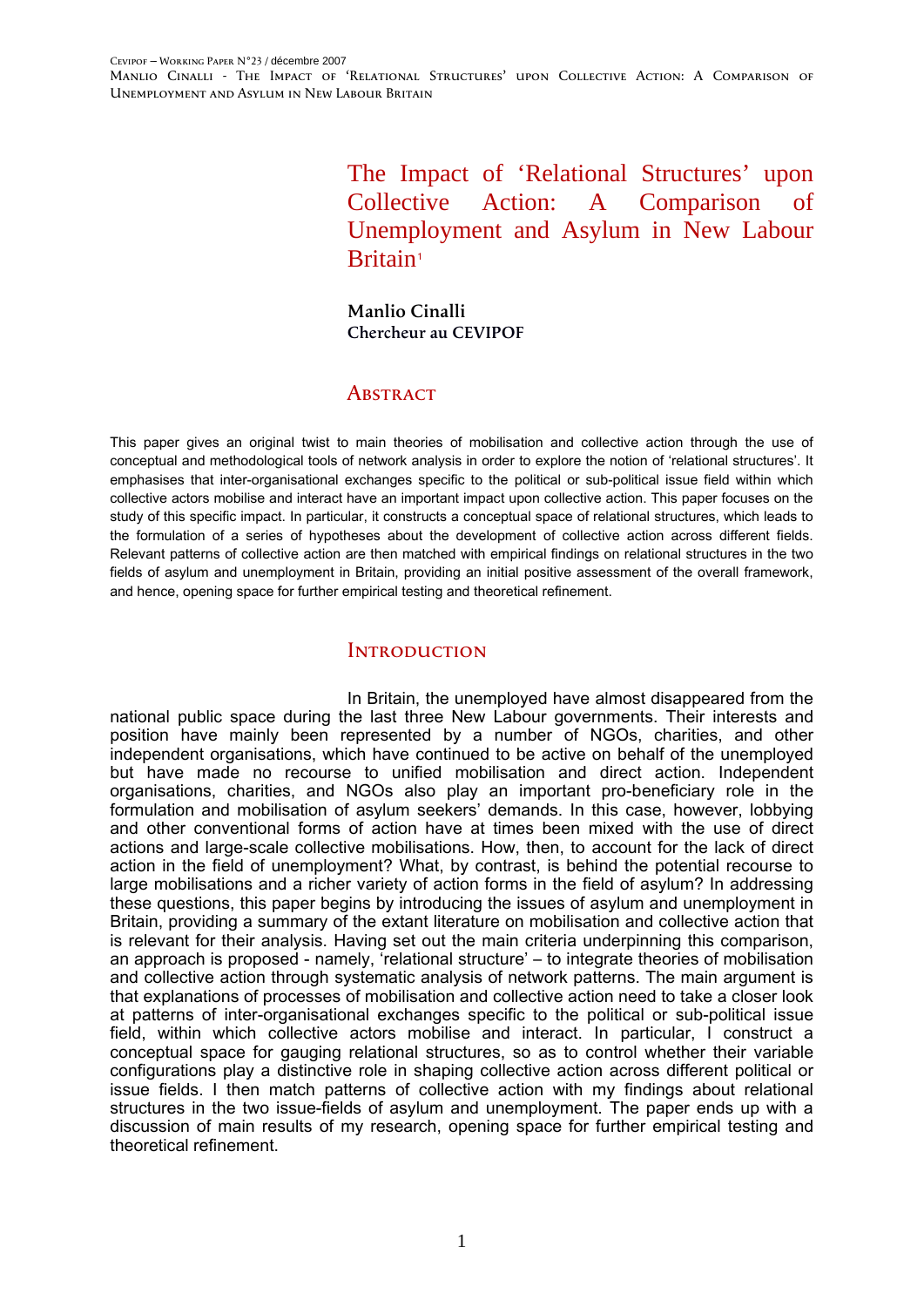#### SETTING UP THE COMPARISON: THE THEORETICAL DEBATE

There are three potential justifications for considering and comparing the issue-fields of unemployment and asylum. First, unemployment and asylum have both been at the core of many New Labour efforts and legislative provisions since the early days of its first mandate. Intense public debates (in, for example, the press) and various government initiatives (usually, restrictive reforms)[2](#page-28-1) have brought together a large and diverse number of institutional, political and social actors. Such a rich diversity of actors points towards a second important justification for comparing these two issue-fields, namely the role of an altruistic relationship between pro-beneficiaries and constituency groups.[3](#page-28-1) In both issue-fields, a wide range of actors intervene in the public domain on behalf of asylum seekers and the unemployed who themselves have only a marginal part within the constituency group that mobilises. Finally, a third justification stems from the fact that altruism itself is built upon shared features of asylum seekers and the unemployed. Both groups have a relatively small size, marginal political position, and ownership of very few resources for collective action.[4](#page-28-1) They also meet high resentment in the public discourse, especially with regard to 'bogus' and 'welfare scroungers'.[5](#page-28-1) Put simply, asylum seekers and the unemployed can both be taken as relatively passive protagonists within multiorganisational spaces of contention to which they contribute only marginally.[6](#page-28-1)

The input of independent organisations, charities, NGOs, and civil society thus emerges as the main focus of research when studying contention over asylum and unemployment in contemporary Britain. A first goal of this paper consists in providing extensive insights into the role of pro-beneficiary actors and the dynamics of their intervention in the two issue-fields under investigation. In so doing, I fill in a vacuum in the literature on pro-beneficiary action which has relied thus far on no more than a small number of empirical accounts informed by original comparative data.[7](#page-28-1) A second and more ambitious objective of this paper, however, is to intervene in the vibrant scholarly debate on mobilisation and collective action. In particular, my comparison aims to control some key factors that are usually taken as the explanans by main scholarly approaches, such as Political Opportunity Structure (Eisinger 1973; Kriesi et al. 1995; Tarrow 1998), Resource Mobilisation Theory (Obershall 1973, McCarthy and Zald 1977, Zald and McCarthy, 1987) and the broader 'cultural approach' tackling the relationship between culture and collective action.

Starting from the latter, I am using the synthetic expression of 'cultural approach' to refer to a federation of different perspectives that have focused in particular on 'new' systems of values or the role of frames for processes of interpretation and social construction.<sup>[8](#page-28-1)</sup> Scholars of New Social Movements (NSM) have emphasised that collective action follows the consolidation of new systems of values, that is, mobilisation is the product of social re-integration rather than the effect of disintegration (Touraine 1981; Offe 1[9](#page-28-1)85; Melucci 1989).<sup>9</sup> Other scholars have provided very influential treatments of the concept of 'frame' (Snow et al. 1986; Benford and Snow 2000; Gamson 1992), studying how meaning is attributed to events and situations are interpreted within broader processes of public social constructions (Gamson and Modigliani 1989, Eder 1993, Klandermans 1992). By contrast, scholars of Resource Mobilisation Theory (RMT) have emphasised that the potential for mobilisation is transformed into collective action at the condition that actors manage to use successfully available resource and selective incentives for action. Taking the analysis of organisations at the core of their research agenda, they have highlighted the rationality of collective action. Organisational structures provide the means through which social actors may reasonably pursue their demands, with individuals joining them only after a rational appraisal of costs and benefits. It should also be emphasised that RMT is the oldest of the three approaches but it continues to provide valuable concepts and insights for the study of most recent instances of collective action (Della Porta 2003, Marks and McAdam 1996 and 1999).

As regards Political Opportunity Structure (POS), scholarship has focused on exogenous and stable political variables impacting on the possibility that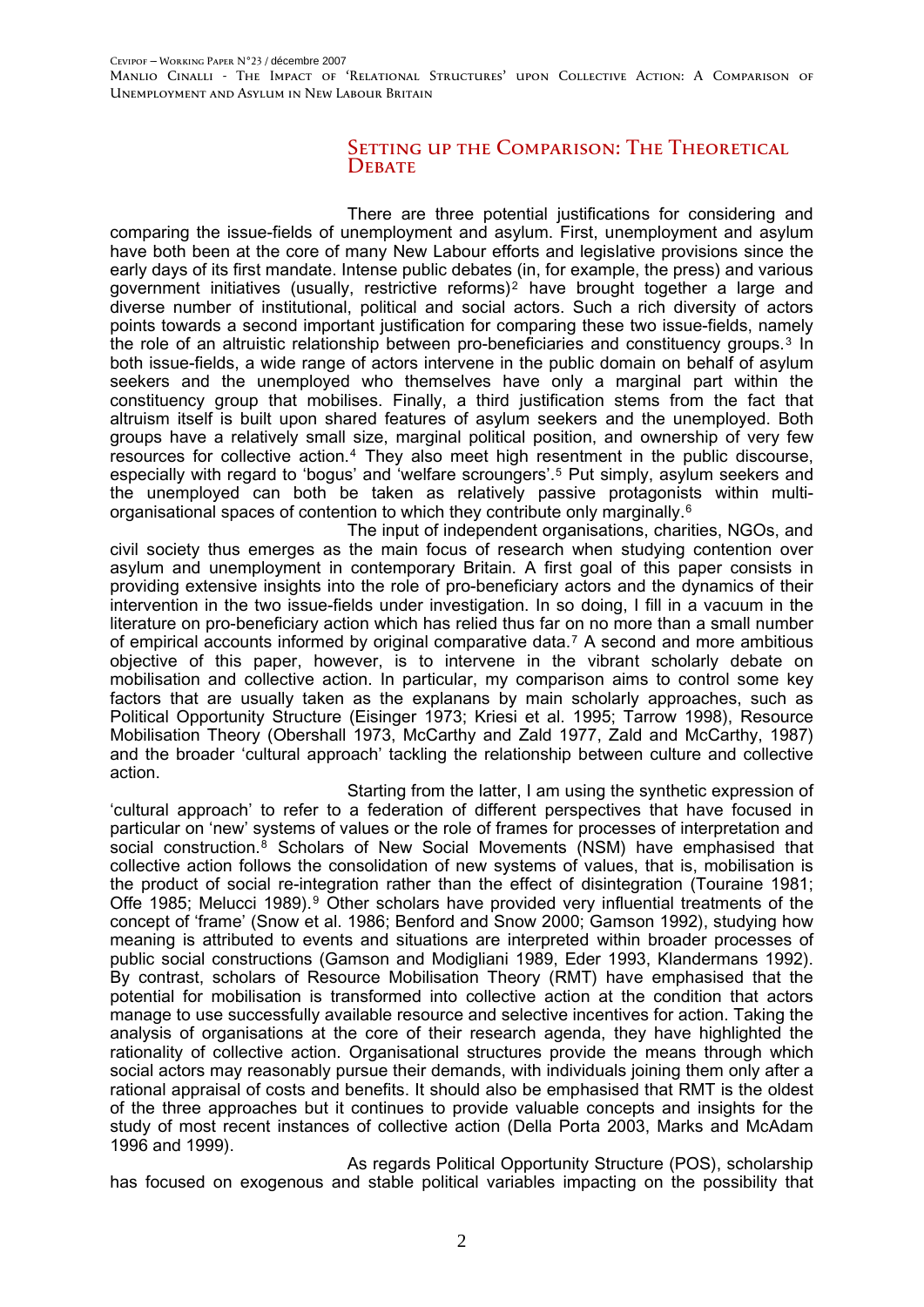groups, organisations and movements of different kinds have for collective action. In particular, it has mostly tackled 'institutional opportunities', rooting its first steps into the analysis of formation of the modern nation-state (Tilly 1978). Among the most addressed POS dimensions, one finds the relative openness or closure of the institutionalised political system, the stability or instability of that broad set of elite alignments that typically characterises a polity, the presence or absence of elite allies, and the state's capacity and propensity for repression (McAdam 1996: 27). However, scholars within the POS framework have also worked at syntheses encompassing the other two scholarly perspectives so as to grasp the role of politics, society and culture respectively (Della Porta and Diani 2006, McAdam et al. 1996). Suffice to say, they have integrated the framing approach within the POS perspective, assessing how certain definitions and positions are made to appear more feasible and legitimate than competitive definitions and positions within the political system (Koopmans 1996, Koopmans and Statham 2000, Statham 1998).

POS, RMT and 'culture' certainly justify the importance of altruism in the two issue-fields under investigation. As I have said, asylum seekers and the unemployed have a marginal political position, rely on very few resources for collective action, and face significant processes of disintegration and stigmatisation: they are somewhat obliged to hand over the initiative to a broad range of pro-beneficiary actors.<sup>[10](#page-28-1)</sup> Yet, it is more problematic to relate POS, RMT and 'culture' to specific variations of probeneficiary contention over asylum and unemployment. When distinguishing, for example, between different legal provisions, policy arrangements and specific parties' alignments, no substantial difference can be noticed in 'opportunities' across the two issue-fields. Probeneficiary actors have also gone through similar processes of formalisation of their own organisational structures in both issue-fields, while at the same time relying on the availability of a large volume of similar government funding schemes as incentive to act as 'stakeholders'. At the same time, widespread acknowledgement for pro-beneficiary engagement has expanded in the public discourse, alongside with the influence of frames of 'social justice', 'inclusion' and 'solidarity'.

Hence, my examination of pro-beneficiary mobilisation in Britain follows most recent efforts to bridge the distance between political opportunities, mobilising structures, and the cultural dimension of collective action, aiming at lending greater specificity to these theoretical approaches.[11](#page-28-1) Drawing on network analysis (Knoke and Kuklinsky 1982, Scott 2000, Wasserman and Faust 1994) and the recent rediscovery of 'relational attributes' across the social sciences,[12](#page-28-1) I examine core dynamics intermediating between mobilisation and main independent factors identified within scholarship of mobilisation and collective action. Of course, the study of relational characteristics of collective action is at least three decades old (Curtis and Zurcher 1973; Granovetter, 1978; Pickvance 1975), and it was in fact integrated within the first seminal works that brought about the anti-Behaviorist revolution in the study of contentious politics (Obershall 1973; Tilly 1978). Nevertheless, only a few scholars have put the analysis of networks at the core of their research so as to tackle a number of questions about collective action, such as interorganisational ties and overlapping memberships (Diani 1992, 1995 and 2003), processes of mobilisation and counter-mobilisation (Franzosi 1997 and 1999), influence of individuals' relational contexts on their decision to mobilise (Klandermans 1990; McAdam 1986), impact of whole communities' network structures on the development of their collective action (Gould 1991, 1993 and 1995), as well as protest across cleavages in deeply divided societies (Cinalli 2003 and 2005). These efforts have indeed reinforced the interactionist strand within the research agenda of the 'dynamics of contention' program (McAdam et al. 2001, Tilly and Tarrow 2007).

In particular, this paper operationalises the two issue-fields of asylum and unemployment in terms of networks of ties amongst units, that is, a set of nodes which are entrusted to actors who, through their reciprocal interactions, contribute to shape the overall set of constraints and opportunities incumbent upon them, access specific resources, and produce part of their own orientations. There are two main implications following from this approach. First, I suggest that networks may allow for capitalising on opportunities from agents who play a critical role in decision-making, may facilitate flows of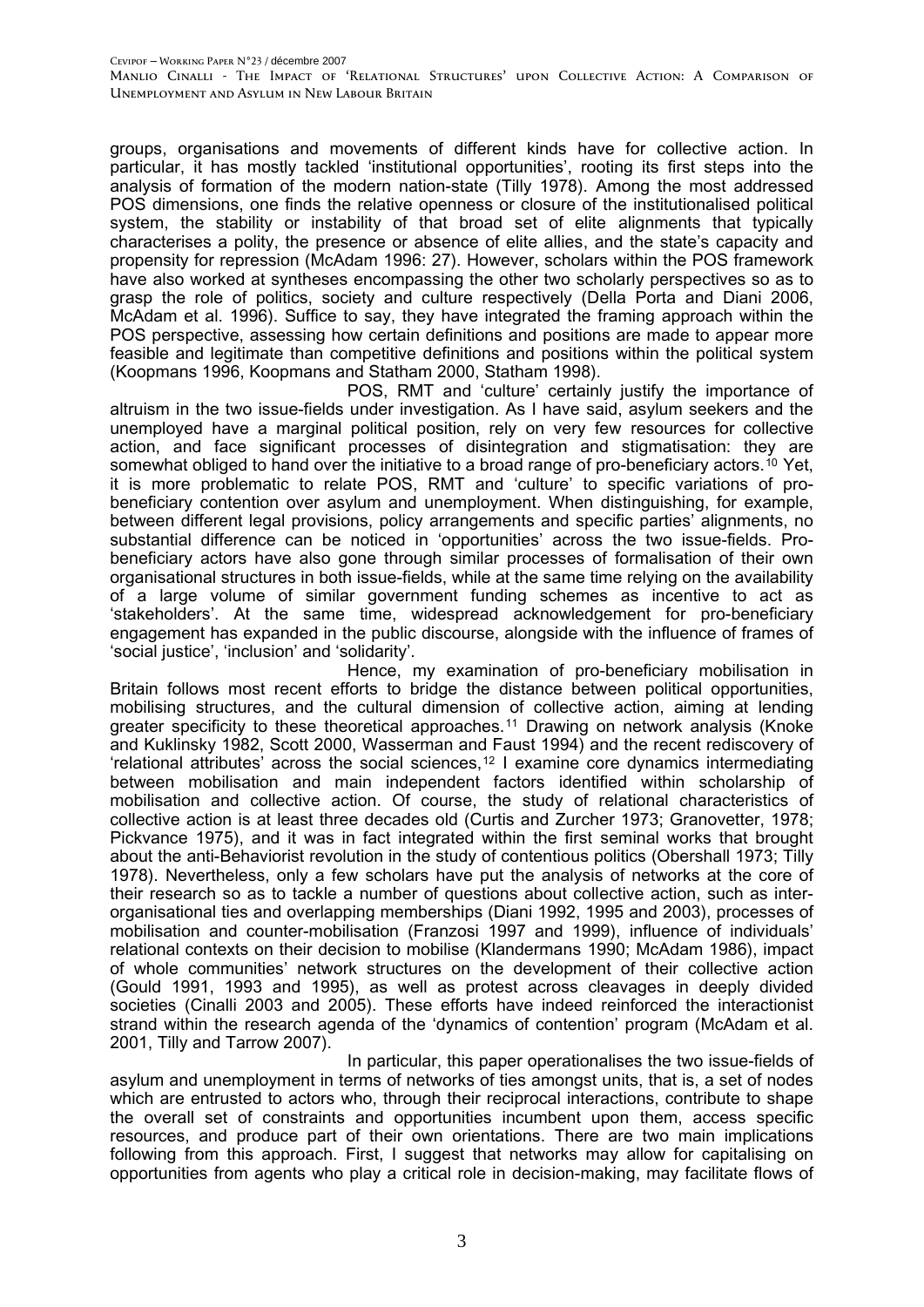information about choices otherwise not available, may reinforce internal identity and values, as well as recognition, support, public acknowledgment, and legitimisation. The second implication follows the first: I argue that different patterns of interactions amongst actors can indeed be taken as an additional key factor to account for variations of collective action across the two issue-fields of asylum and unemployment. This is the most complex step of my research: it is graphically represented in fig. 1, which shows the interdependence of different factors, gauging the impact of 'relational structures' upon pro-beneficiary mobilisation.

### Figure 1: Relational structures in the two fields of unemployment and asylum



In particular, the ticker arrow 4 follows the specific role of relational structures through which part of 'opportunities', 'resources', and 'culture' become available for mobilisation. Relational structures can be useful to specify an important part of the intermediating processes behind the translation of distant political structures into sizeable opportunities for mobilisation. For example, they may reveal whether pro-beneficiaries enter processes of decision-making alongside policy elites and institutions, as well as specific renegotiations of boundaries across the public and the policy domain (arrow 1b). As regards resources, a large volume of them can be assessed in terms of 'control' rather than 'ownership'. Organisational strength in each field is not only based on depletory assets which distinct and isolated actors posses for themselves, but rather, on many resources that groups can better control through mutual sharing and interaction. For example, strength can be achieved through purposeful inter-organisational linkages that pro-beneficiaries forge with their allies within civil society, as well as with policy-makers and elites (arrow 2b). Lastly, values, frames, and identities are shared, questioned, and modified through relations. In this case, the argument is that the redefinition of orientations within which the two issues of asylum and unemployment have been built passes through the specific network patterns that pro-beneficiary organisations forge to forward their demands, access the public domain, and achieve full acknowledgement of their beneficiaries' claims (arrow 3b). Of course, figure 1 can also be put in motion by considering reverse processes of network readjustments throughout and after mobilisation. Instances of collective action stand as most relevant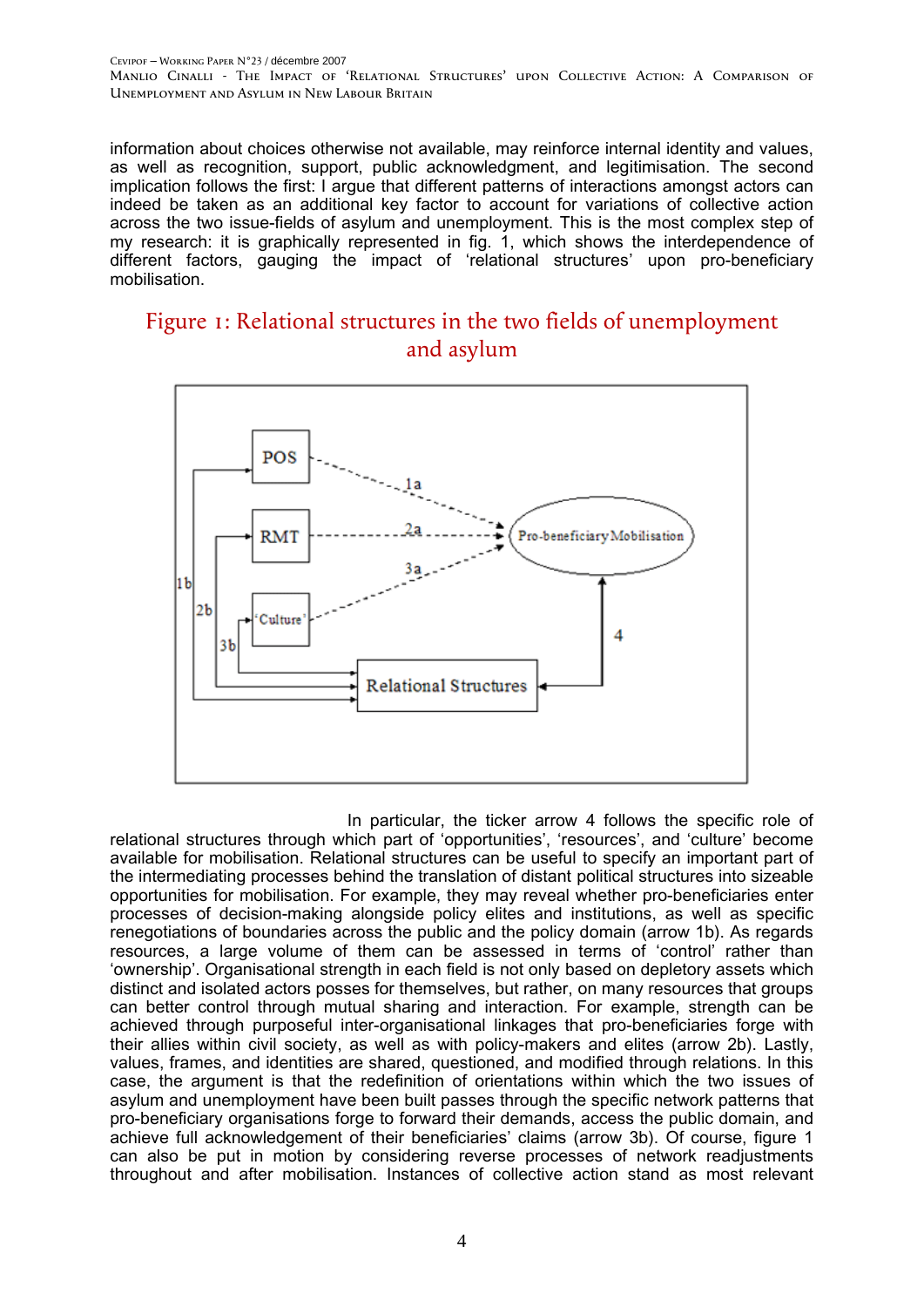occasions for testing stability of relational structures. Old interactions could simply fail the real test of collective action, while new ties suddenly become available and desirable, thus bringing about again change of resources, culture, and opportunities.

To sum up, the study of networks encompasses RMT, since ties provide channels for sharing valuable resources that rational actors need so as to balance their scarce control of other resources. In line with cultural approaches, networks are crucial for sharing common interpretations of issues, as well as building mutual trust, common values and cohesive identities. In addition, the analysis of networks allows for gauging the channels through which distant exogenous opportunities become available for actors, thus fitting in with the POS approach. What is more, network analysis allows for overcoming too crude a representation of contentious domains, which are often taken as if they were entirely disconnected from (and permanently in conflict with) elites, institutions, and a large part of civil society. While the dramatisation of a 'challengers/insiders' cleavage has well served the purpose of building up high levels of sophistication in the analysis of collective action, some scholars have increasingly grown unsatisfied with growing simplifications (Fillieule 2005; Hayes 2005). My argument here is that scholarship of collective action can deal better with new challenges facing contemporary examinations of political mobilisation if it is equipped with appropriate network tools.

### Relational Structures vs. Collective Action

My empirical research aims to analyse differences in 'relational structures' between the two fields of asylum and unemployment as these differences are expected to be linked to variations of pro-beneficiary mobilisation. I do not claim that any variation of collective action across asylum and unemployment should be traced back to differences in relational structures. Figure 1 has already acknowledged that not everything passes necessarily through networks (even if the main argument of this paper is that this is often the case). Opportunities may be, or suddenly become, available regardless of any established relation (arrow 1a); some resources are indeed consumed on a stand-alone basis (arrow 2a), while frames and processes of construction could develop independently of inter-organisational relationships (arrow 3a). I have already argued, however, that a systematic examination of networks is essential for tackling my analysis of pro-beneficiary mobilisation in Britain. The specific design of my comparison aims indeed at capturing relational structures in a situation where their performance is particularly important to channel impact of different types of factors upon mobilisation.

I assess these 'relational structures' in terms of their intensity along a 'horizontal' and a 'vertical' dimension of analysis, so as to unpack each issue-field into two main continuous domains, namely, the public domain and the policy domain. While the policy domain contains institutions, elites and policy-makers, the public domain refers to actors from civil society, such as political parties, churches, pressure groups, charities, unions, social movements, grassroots campaigns and other independent organisations. There are two main analytical reasons for distinguishing between a horizontal and a vertical dimension. First, I can appraise empirically whether similar actors in the public domain do tend to intensify their relations so as to build common interpretations, improve strategies, and balance their scarce control of resources. Second, I can assess the importance of vertical networks as bridges between the public and policy domains for strengthening influence and facilitating flow of information.[13](#page-28-1) I have already talked about the need to reconsider the dramatisation of the 'challengers/insiders' cleavage. Indeed, the root of preferring different combinations of networks lies in actors' motions and concerns. It is thus empirically more viable to analyse for what outcomes and under what conditions different combinations of horizontal and vertical networks are preferred, rather than assuming that more extensive horizontal networks are the normative expectation.

It follows that the notion of relational structure can be appraised through 1) its horizontal dimension of exchanges within the public domain, and 2) its vertical dimension of exchanges across the public and the policy domain. I define these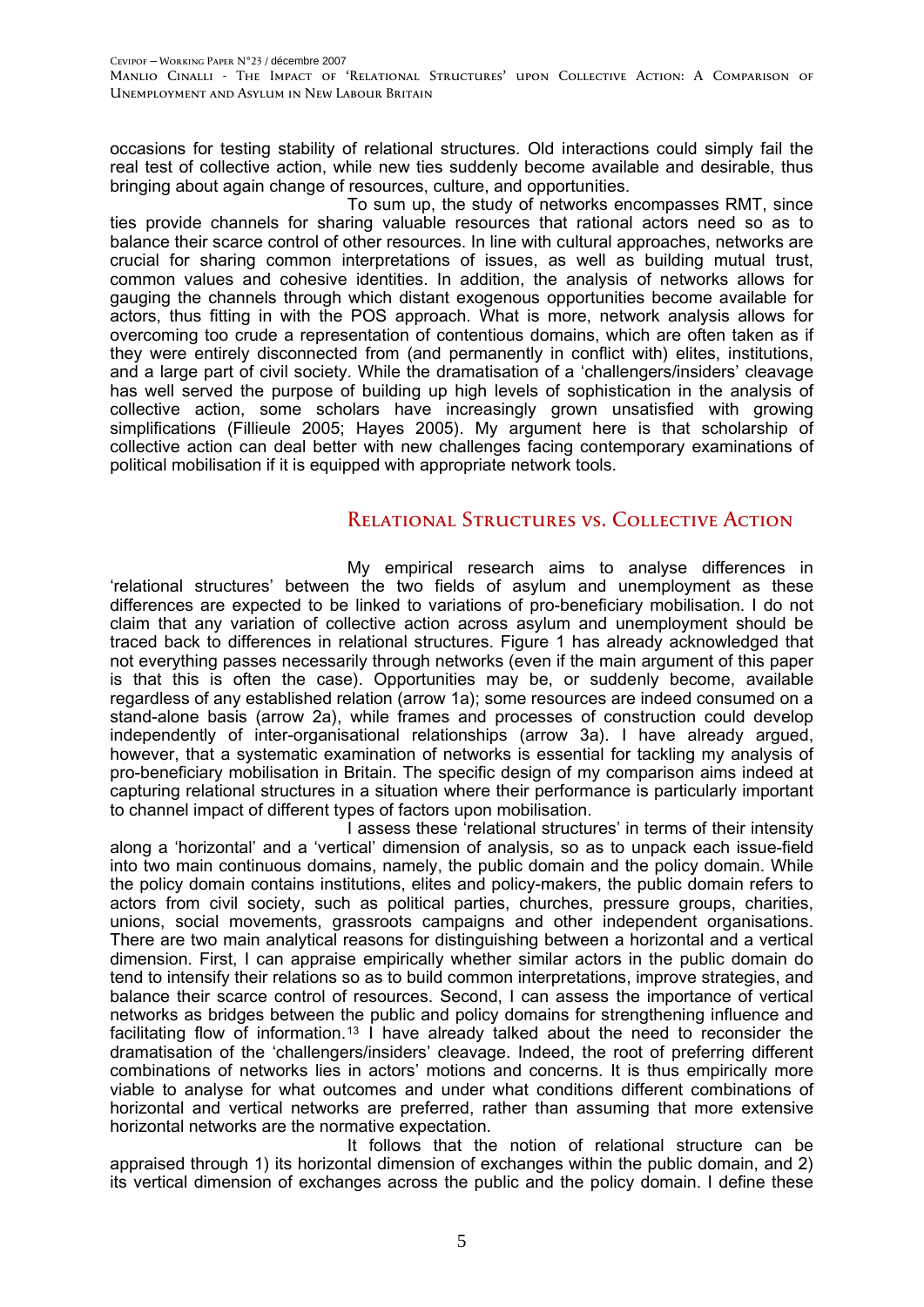exchanges as sets of ties of co-operation and disagreement respectively. Each actor is a focus from which lines radiate to other nodes of the public and policy domains, that is, the other actors with which ties of co-operation and/or disagreement are shared. I can thus proceed to evaluate 'intensity', both horizontally and vertically, across the two issue-fields of asylum and unemployment. In general, the notion of intensity may be referred to the 'cohesive force' that characterises different fields. More concretely, I consider intensity to be function of 1) prevalence of co-operation, 2) nature of interactions, and 3) salience of cleavages within the network. Let me precise in detail this function with reference to main research outputs and tools of analysis.

The first factor in my function of intensity requires a quantitative analysis that evaluates the respective occurrence of ties of co-operation and disagreement along both the horizontal and vertical dimensions. In particular, I can rely on an established measure of network analysis, namely, the 'average degree' of all actors. This measure consists of the average number of exchanges that actors share. It can therefore be computed for each issue-field (unemployment vs. asylum), each type of relationship (cooperation vs. disagreement) and each dimension (horizontal vs. vertical) by simply dividing the total number of ties by total number of actors. Put simply, the average degree shows how many links each actor has in average within a given network Obviously, combinations of average degrees showing prevalence of co-operation on disagreement stand as a first indication of higher cohesive force in the network. In this case, actors more often than not work together, more often than not overcome points of distance, and more often than not share resources.<sup>[14](#page-28-1)</sup>

The second factor in my function of intensity focuses on 'nature of interactions'. Measures of average degree need to be integrated with the examination of specific contents of each relationship, so as to broaden the narrow limits of a binary analysis which focuses exclusively on the simple occurrence of ties. For example, low quantitative prevalence of co-operation is still an ambiguous figure, since the field could be characterised by few but very deep exchanges. In sum, it is empirically more viable to explore all facets of intensity, rather than deducing one from the other, relying on a qualitative investigation that evaluates exchanges without the use of numbers.<sup>[15](#page-28-1)</sup> I thus examine the specific contents of ties of co-operation and disagreement, and then combine them to specify the different nature of interactions. A further reason for treating data qualitatively is the very fact that co-operation and disagreement cannot be taken as if they were inter-changeable items of different sign in a zero-sum computation. Put simply, interactions that are characterised by high coexistence of co-operation and disagreement are not the same as interactions where these two types of relationships combine only at marginal levels or are absent altogether.

In table 1, I have codified qualitative information about cooperation and disagreement along two scales of their content. Proceeding from the deepest to the most superficial content of co-operative ties, actors can promote overlapping memberships or the construction of common organisational structures; they can co-operate in common initiatives and long-term projects; they can co-operate through more limited  $ad$ hoc exchanges of information; or they can neglect any form of cooperation altogether. As regards disagreement, actors may be engaged in a mutual defiance along an irreconcilable line of conflict; they can dislike each other keeping this hostility unexpressed; they can have ad hoc disputes as a result of their different approaches to particular questions; or they can avoid any form of disagreement altogether.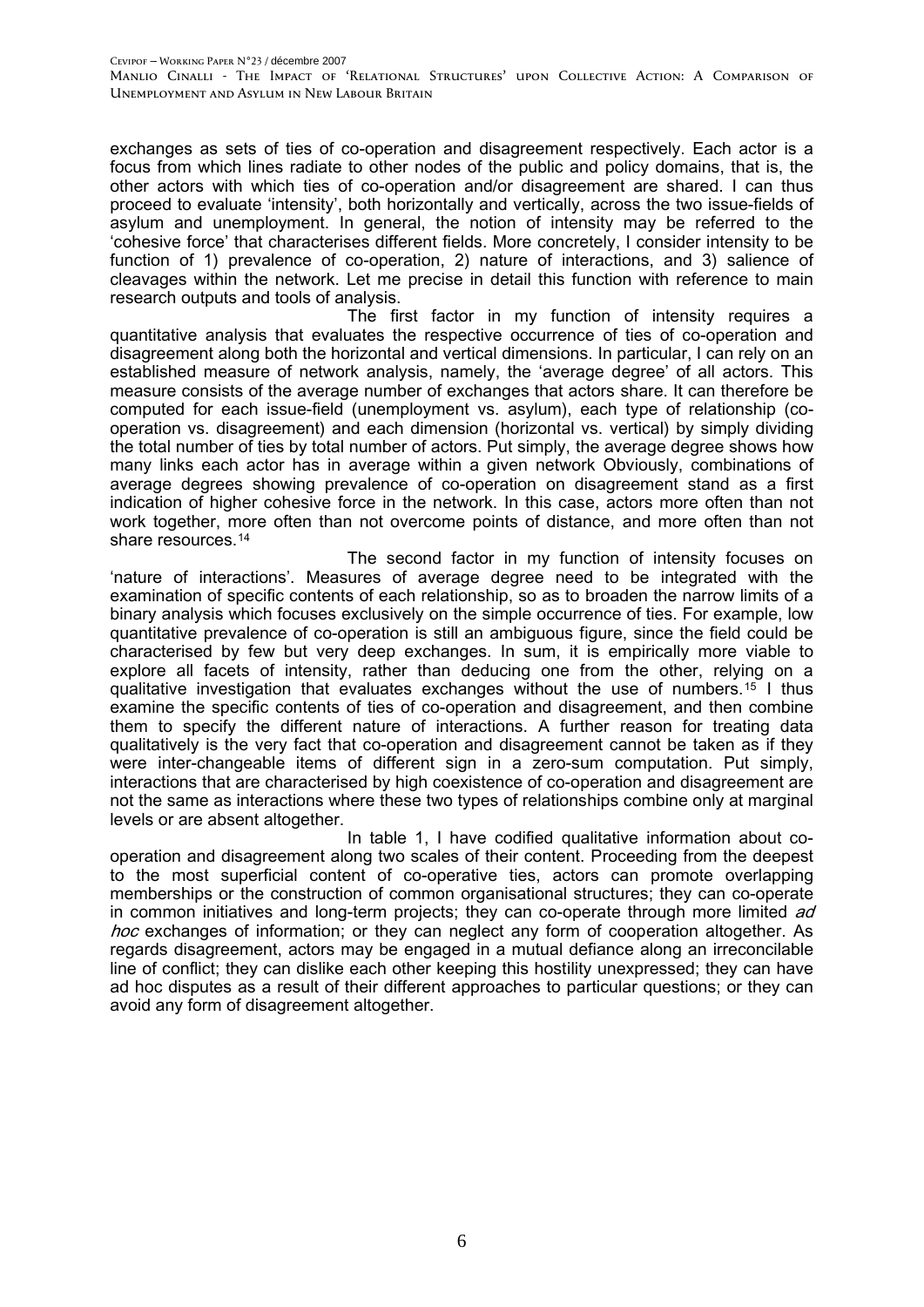|              |                          |        | <b>Disagreement</b> |                |               |
|--------------|--------------------------|--------|---------------------|----------------|---------------|
|              |                          | No Tie | Ad hoc disputes     | <b>Dislike</b> | Open Conflict |
|              | Overlap. struct./members | 4      |                     |                |               |
| Co-operation | Common work/particip.    | 4      | 3                   | 3              |               |
|              | Information Exchange     | כי     | 3                   | 3              |               |
|              | No Tie                   | 2      |                     |                |               |

# Table 1: Combining Co-operation and Disagreement: Nature of Interactions

Type 4: Consensual Interaction

Type 3: Pragmatism

Type 2: Indifference

Type 1: Contentious Interaction

Type X: Not applicable

In particular, table 1 combines these variations of cooperation and disagreement in a typology of 'nature of interactions' so as to provide a second indication of intensity. Intensity is obviously high when deep contents of co-operation combine with superficial contents of disagreement. 'Consensual interaction' is thus the most intense type (type 4), since it combines deep co-operation with superficial disagreement or no disagreement at all. Intensity decreases in type 3. In this case, deepening of disagreement brings about higher competition within the field, without affecting deep cooperation. Interactions are 'pragmatic': actors do not split along a friends/opponents divide, but privilege some combinations of both co-operation and disagreement so as to work together on common concerns and objectives. Intensity keeps falling in type 2. Exchanges in the field are in this case rare and anaemic, indicating the prevalence of 'indifference'. Lastly, combinations of deep disagreement and superficial co-operation (or no co-operation at all) result in the most 'contentious' type of interaction (type 1). Intensity is now at its lowest level, with actors communicating only to strengthen their uniqueness and distinct positions.<sup>[16](#page-28-1)</sup>

Combinations of co-operation and disagreement are also at the core of my third factor of intensity, that is, salience of cleavages. Qualitative analysis of interactions in the field conveys some crucial information, but this information may be further unpacked. In particular, the study of combinations of co-operation and disagreement needs to explore entrenched divisions in the field, as for example when networks are made of unconnected blocs (with actors co-operating especially with friends' friends and disagreeing especially with friends' opponents). Drawing on established techniques of 'cliques analysis', I thus detect and analyse portions of networks where each actor is directly connected to every other actor. I then appraise the extent to which these portions form overlapping or unconnected blocs. Clearly, the presence of unconnected blocs reveals deep divisions, and hence, a lower intensity in the field.

So analysed, the three factors can be put together to have an overall measure of intensity. Intensity is high in the public domain when horizontal networks are characterised by prevalence of co-operation, consensual interactions and low salience of cleavages. This situation is indeed ideal for fostering the exchange of resources and the development of a common culture. Vertical intensity is high when co-operation, consensus, and weak divisions characterise networks across the public and the policy domain. In this case, crucial political opportunities can most likely benefit actors in the public domain. By contrast, prevalence of disagreement, contentious interactions and salience of deep cleavages stand for very low intensity, which, again, can be evaluated both horizontally and vertically. In between, there are different variations of intensity at the horizontal and vertical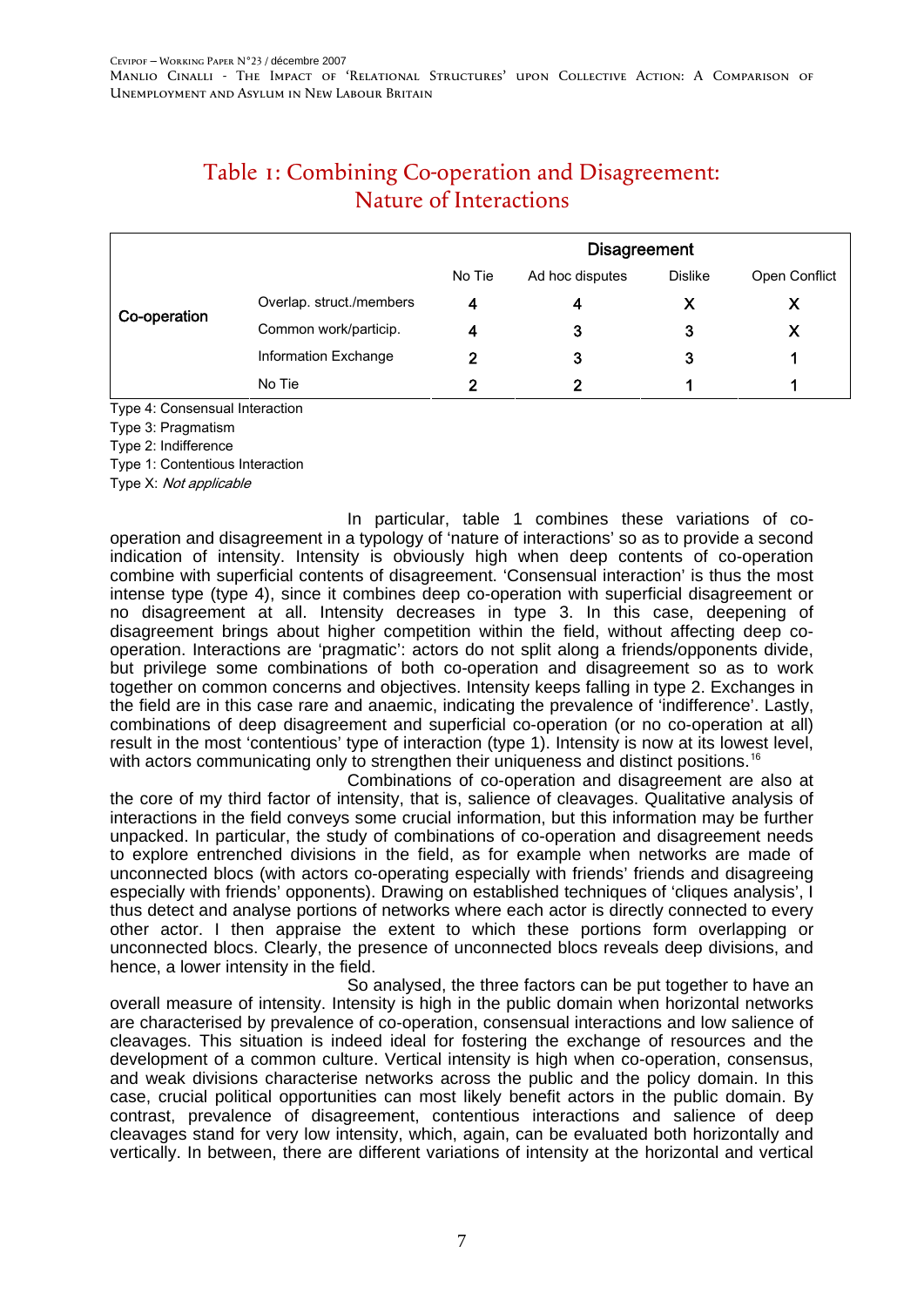levels, which need to be tackled so as to further systematic comparison across different issue and political fields.

In particular, my three factors of networks intensity (prevalence of co-operation, nature of interactions, and salience of cleavages) can be assessed in the broader frame of a conceptual space of relational structures, which extends according to low/high intensity along both the horizontal and vertical dimensions. Figure 2 shows the space resulting from varying combinations of horizontal and vertical intensity. I have divided it into four main areas representing the coupling of 1) a particular type of network patterns (on the continuum lowly/highly intense) which organisations in the public domain forge through mutual linkages, and 2) a particular type of network patterns (on the same continuum lowly/highly intense) which the same actors forge through their ties with policy actors, elites and institutions.

### Figure 2: Collective Action across different Relational Structures



This division enables me to identify four ideal-typical configurations of relational structures that arise from the combination of the horizontal and vertical axes, thus articulating my main hypothesis in a way to increase scope for falsifying the supposed impact which network patterns play upon collective action. The top-right corner of the area refers to relational structures that combine high levels of intensity, both horizontally and vertically. This structure is expected to characterise fields where collective action 'institutionalises'. In this case, actors in the public domain obtain full political acknowledgement and full integration of their demands in the policy process decisions. Relational structures are vertically stretched in the top-left corner of the area (combination of high vertical intensity and low horizontal intensity). In this case, the public domain resembles a market where actors compete for accessing policy-makers in order to satisfy their own interests. Processes of 'cooptation' are the likely outcome, with elites and institutions strategically pre-empting most of the demands formulated in the public domain before unified collective mobilisation may become a feasible option. Violent conflict can more easily occur when intensity of relational structures is horizontally stretched, that is, in the bottom-right corner. This is the only space where 'challengers' and 'insiders' are split along a deep hierarchical cleavage. Lastly, the bottom-left corner of the area refers to relational structures which combine low levels of intensity, both horizontally and vertically. This situation is expected to be conducive to forms of fragmentation and counter-cultural dissent. Actors in the public domain may act as 'sects', rejecting altogether extensive inter-organisational ties and concentrating only inwardly on themselves.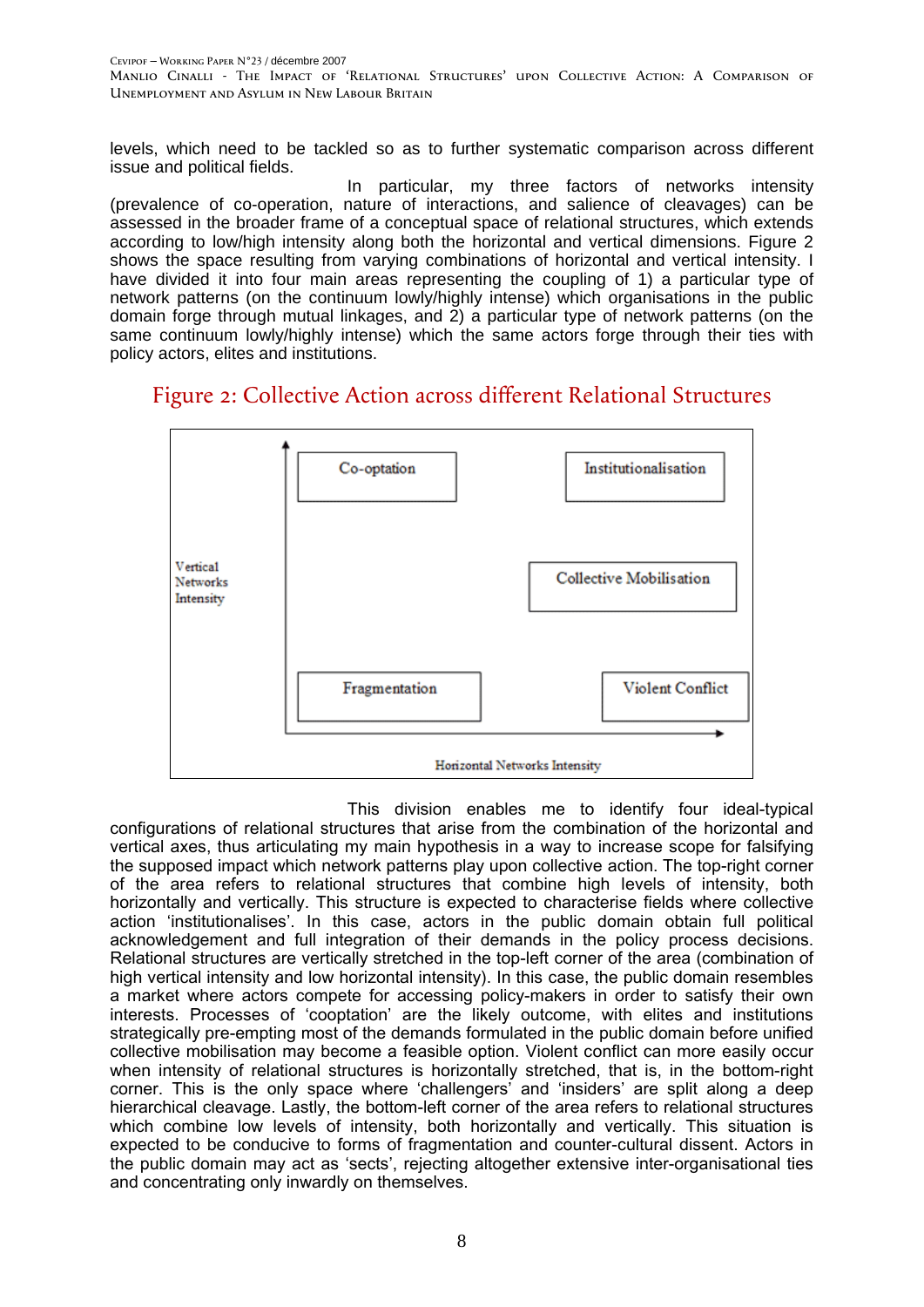I am focusing here on these four main areas at the corners for heuristic reasons, as they are closer to some ideal-types than to others while offering a system of conceptual co-ordinates for easier orientation. Yet, I lay no claim that they stand as self-contained and exhaustive types of a well-defined typology. Areas in-between corners can clearly emerge as more relevant spaces for analysis of collective action across issue and political fields. For example, processes of social movements' formation and unified collective mobilisation are expected to match a relational structure which is very intense horizontally and somewhat intense vertically. In this case, actors in the public domain are well connected amongst themselves, but they are also sufficiently close to policy actors for seizing crucial opportunities for mobilisation (but not close enough to 'institutionalise'). What is more, I have already emphasised that relational structures are at the crossroads of reversal processes of network readjustments. Processes of mobilisation put old ties under constraints and constant trials, while opening space for the building of new ones. The combination of the two continuous dimensions in an open conceptual space, rather than in a closed typology, allows for following transformations of relational structures across time, thus putting in motion a framework otherwise too static to follow the changing dynamics of contention.

#### Empirical Findings and Evaluation of RESEARCH FRAMEWORK

Scholarly research has already provided some valuable analysis of different forms and degrees of collective action in the two issue-fields of asylum and unemployment in New Labour Britain.[17](#page-28-1) In the asylum issue-field, collective action is mostly of conventional kind. It includes advocacy activity, promotion of solidarity with asylum seekers, production and dissemination of information and scientific knowledge, as well as discussion of measures which can deal with their vulnerability and protect their interests (Statham and Cinalli 2004). Yet, there is also widespread campaigning on specific issues, which can sometimes lead to the development of unified collective mobilisations. In particular, the campaign to 'scrap the vouchers' has been the most visible episode of protest on behalf of asylum seekers, showing that pro-asylum organisations can successfully unite their efforts to promote political change. In the unemployment issue-field, actors have lessened their recourse to direct campaigning and have specialized in a few specific techniques. There is an increasing recourse to an action repertoire for targeting policymakers either directly (lobbying politicians and co-operating with public officials) or indirectly (relying on media-strategies and providing research for consultation), with no effort to unite in direct action and mobilise the general public. Political contention over unemployment in New Labour Britain is very low and increasingly pacified. Instead, many actors in the public domain prefer to compete amongst themselves for better visibility and better access to the policy domain (Cinalli and Statham 2005). Put simply, while in the unemployment issue-field the competition of organised interests is stronger than collective convergence in common direct action, the asylum issue-field is inhabited by many organisations which also engage in campaigning and occasional recourse to widespread collective mobilisations. These differences open space for immediate application of my research framework. Are there different relational structures at work in the two issue-fields?

# 1. Average Degree to evaluate Intensity

I start here with a graphical representation of networks of cooperation and disagreement, as they have been built in each issue-field by policy-makers, political parties, pressure groups, independent organisations and a wide range of probeneficiaries (figure 2 and figure 3).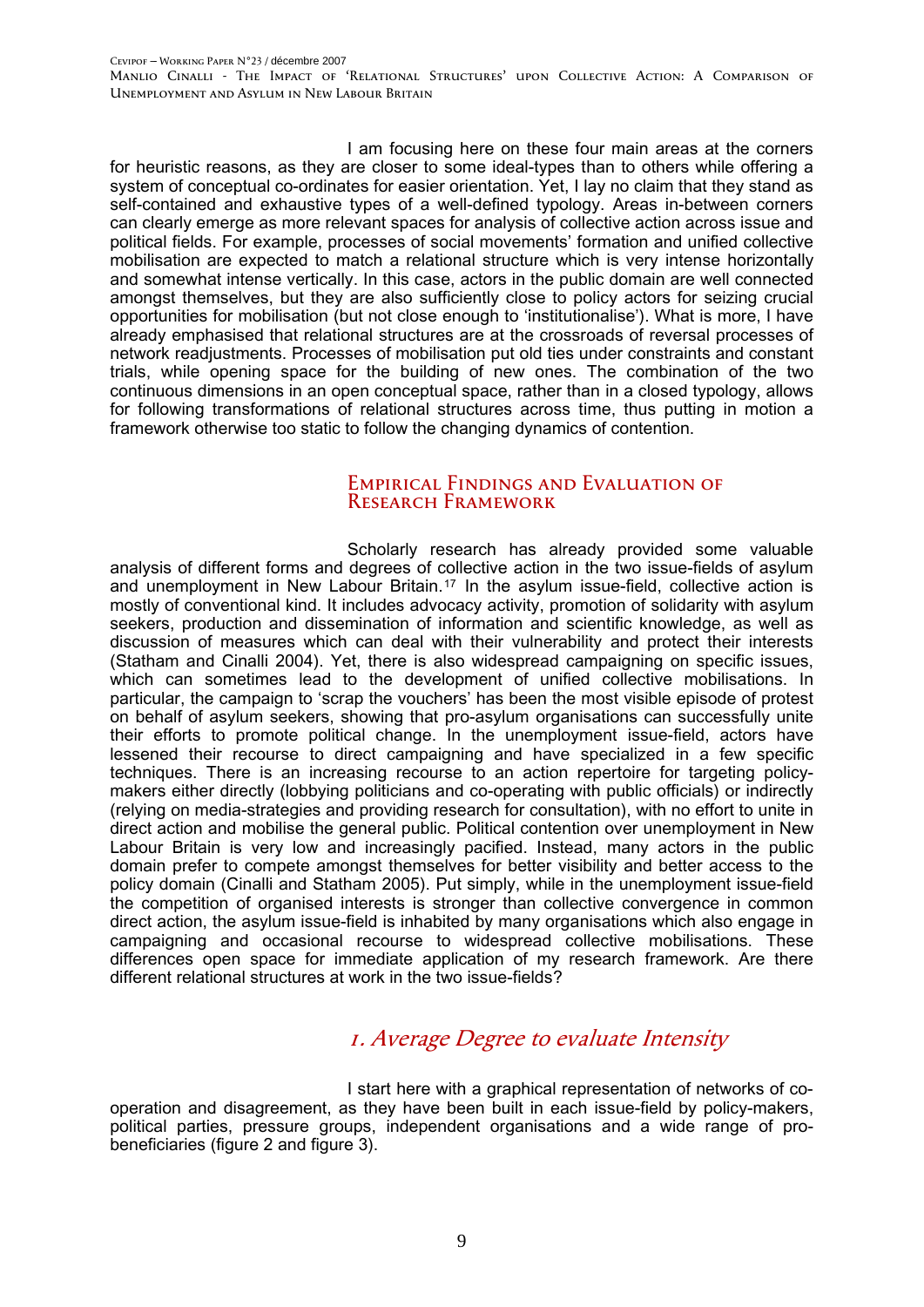

# Figure 3: Ties of Co-operation within the Asylum Issue-Field

# Figure 4: Ties of Co-operation within the Unemployment Issue-Field



Similar snapshots can also be taken to represent the shape of networks of disagreement.[18](#page-28-1) These graphical representations can be only a very first step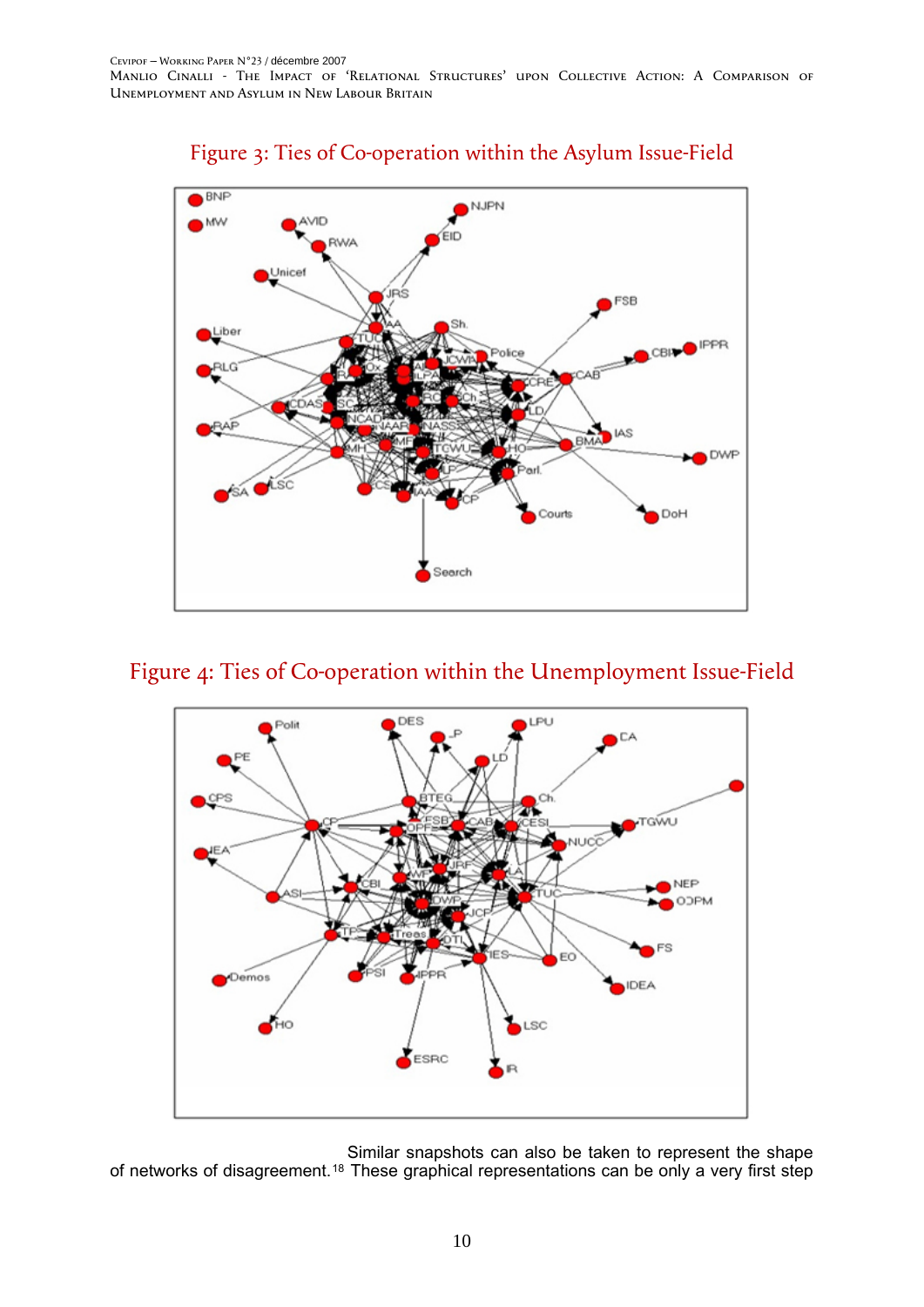of the analysis, since they display no more than some evident differences. For example, it is noticeable that actors have built more extensive ties of co-operation in the issue-field of asylum than in the issue-field of unemployment, but this information can hardly be used for systematic comparison.

I have already argued that measures of average degree can be calculated horizontally and vertically in order to assess the quantitative prevalence of cooperation on disagreement. Table 2 provides measures of average degree for both cooperation and disagreement in each issue-field and along both the horizontal and the vertical dimension.

# Table 2: Average Degree across dimensions, relationships, and issue-fields

|            | Unemployment Average Degree |              |            | Asylum Average Degree |              |
|------------|-----------------------------|--------------|------------|-----------------------|--------------|
|            | Co-operation                | Disagreement |            | Co-operation          | Disagreement |
| Horizontal | 2.87                        | 2.23         | Horizontal | 5.55                  | 1.80         |
| Vertical   | 2.07                        | .50          | Vertical   | 1.47                  | 1.92         |

The asylum issue-field stands out for its high prevalence of horizontal co-operation within the public domain. I am here using the actual range of variation between my two issue-fields as the standard of comparison. The prevalence of horizontal cooperation in the asylum field is surely remarkable when it is compared to the prevalence of horizontal co-operation in the unemployment field.

However, prevalence of co-operation changes dramatically when it is measured vertically across the public and policy domains. In contrast with previous horizontal findings, the prevalence of vertical co-operation in the unemployment field is indeed remarkable compared to the prevalence of vertical co-operation in the asylum issuefield. Put simply, my first factor of intensity pinpoints to a first crucial difference between the two issue-fields in terms of their relational structures. *Ceteris paribus*, intensity is horizontally stretched in the issue-field of asylum, while it is more vertically stretched in the issue-field of unemployment. However, I have already suggested that measures of average degree, and their combinations, can hardly be enough to reach a comprehensive appraisal of intensity. I thus move to a qualitative investigation of interactions.

# 2. Nature of Interactions to evaluate Intensity

My qualitative investigation of interactions is two-fold. First, I need to unveil the contents of co-operation and disagreement so as to distinguish main variations. For example, overlapping membership is a deeper kind of co-operation than  $ad$ hoc information exchange. Substantial variations need also to be spelled out for relationships of disagreement. Second, I combine these variations horizontally and vertically so as to analyse my second indicator of intensity, that is, the nature of interactions in the field. As I have argued, interactions can be placed on a continuum ranging from contentious interaction to consensual interaction. Ceteris paribus, consensual interaction stands for higher intensity whereas contentious interaction stands for lower intensity.

In the asylum issue-field, information exchange is widespread throughout the public domain. Many actors are regularly in contact through the work of the Asylum Rights Campaign, that is, an information-sharing umbrella organisation supporting the campaigning work of members. Horizontal ties also contain shared engagements in a plethora of projects and campaigns that are carried out simultaneously by many probeneficiary organisations and their allies in civil society. To mention only some examples, the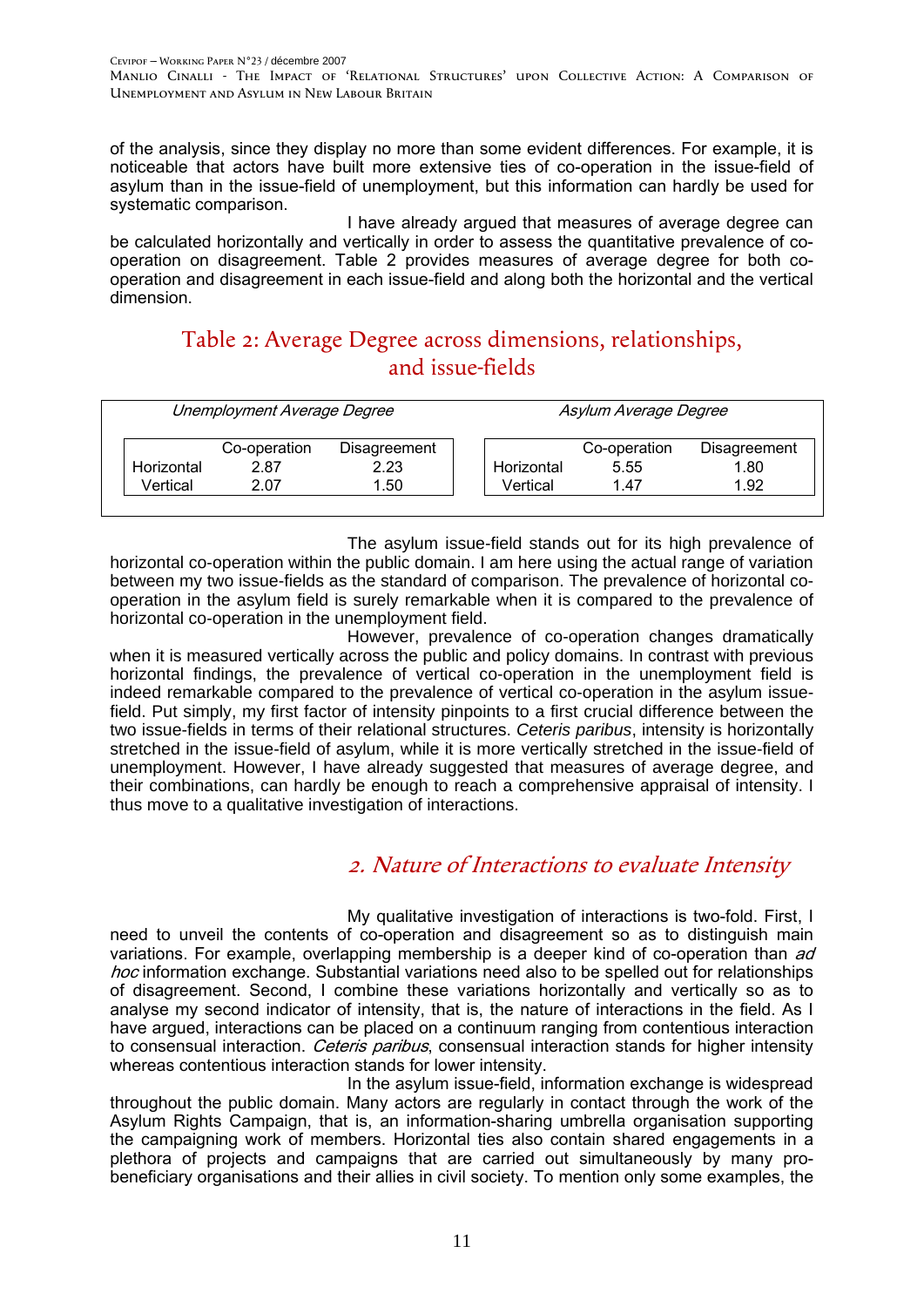Refugee Council (RC) has developed its links through partnerships with civil society organisations that are not directly active on refugee issues. Asylum Aid (AA) has worked alongside other voluntary organisations on questions of unemployment, education, and access to the National Asylum Support Service. Amnesty International (AI) has set up many working groups and projects with other national and international organisations engaged in legal protection and human rights. While playing a crucial role within a national multi-agency partnership, the Refugee Action (RA) has built hundreds of ties with different organisations at the local level, such as refugee support groups, refugee community organisations, education suppliers, and local voluntary actions. Indeed, exchanges at the local level have been promoted by almost all pro-beneficiaries in the issue-field.

Extensive exchanges in the public domain are matched by a certain number of disputes. The widespread co-operation on a wide range of projects and activities multiplies potential instances for discussion, and hence, for disagreement. Yet, the content of ties of disagreements is in most cases only superficial, never referring to 'open hostility' or even general 'dislike'. By contrast, horizontal ties of co-operation can at times be characterised by a very deep content. For example, Oxfam has promoted overlapping memberships as a way to reinforce a common agenda within the wider pro-asylum voluntary sector. This aspiration is shared by other actors in the public domain, which encourage their supporters to be active in more than one organisation at the same time. In addition, many pro-beneficiary organisations share a sense of common belongingness and a commitment of principle for redressing abuses of fundamental rights and the lack of social justice.

In the unemployment issue-field, the nature of horizontal interactions is clearly different. The content of co-operative ties is usually confined to information exchanges, with some minor occurrences of co-participation in common activities. While instances of 'open conflict' cannot be found, disagreement can at times be characterised by deep content such as general 'dislike'. In this issue-field, however, the attention needs to be focused especially across the public and policy domains, so as to assess the extent to which qualitative data confirms my previous findings about average degree. In fact, pro-beneficiary actors and their allies in civil society play a crucial role through extensive ties of co-operation that bring them closer to influential policy-makers and institutions. Co-operation is hardly affected by disagreement. Indeed, qualitative data confirm the superficiality of the few vertical ties of disagreement, which usually refer to specific points of debate within common co-operative activities.

Mentioning some examples, the Centre for Economic and Social Inclusion (CESI) has been active in the implementation of different measures which aim to increase the employability of the unemployed, such as the transitional programme STEP-UP, the New Deal for young people, and the New Deal for long term unemployed. The National Council for One Parent Families (OPF) has worked closely with the Employment Service on the New Deal for Lone Parents, and it has been responsible for training New Deal advisers. The Institute for Employment Studies (IES) has worked in close contact with the Department of Work and Pension (DWP) and the Jobcentre-Plus (JCP), providing research expertise on unemployment and labour market issues. Crucially, IES has been involved in the direct elaboration of the New Deal, giving evidence to select committees, briefing ministers and politicians, circulating most of its work throughout government departments. The Joseph Rowntree Foundation (JRF) has also played a role in relevant phases of policy elaboration. It has organised and co-hosted seminars with DWP, bringing together senior policy-makers and researchers to discuss unemployment. It has also launched many reports at day conferences, which have been attended by ministers and keynote policy-makers.

In the asylum issue-field, actors in the public domain have also developed some crucial exchanges with policy elites and institutions through cooperation in common projects and activities. Mentioning three main examples, the Commission for Racial Equality (CRE) has built an extensive web of vertical ties owing to the special acknowledgement of its functions under the terms of law. In particular, CRE has worked with public bodies to promote rules, policies, and practices which take full account of the 1976 Race Relations Act and the protection it gives against discrimination. Save the Children (SC) has played a key role in the Young Unaccompanied Asylum Seekers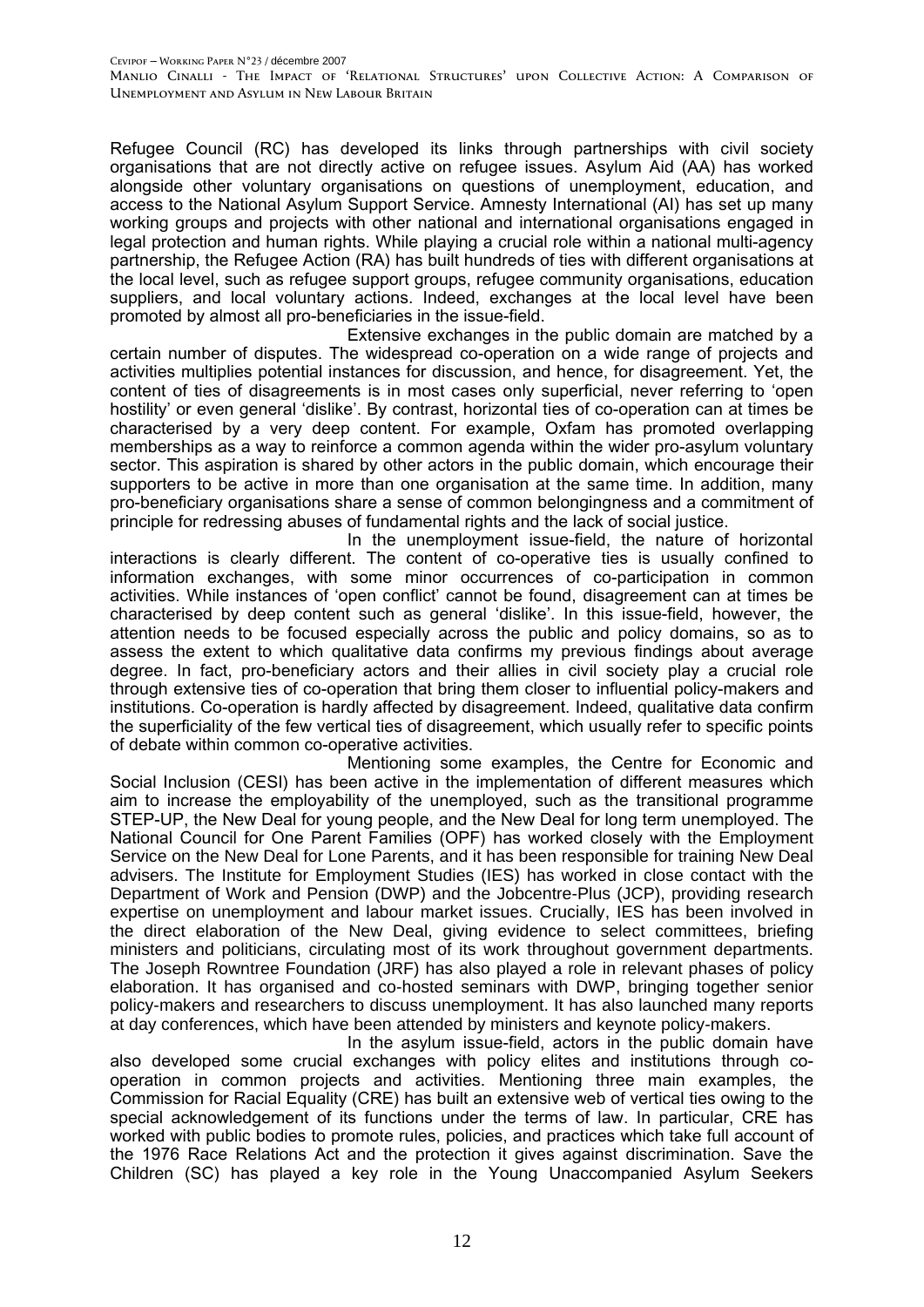stakeholders group,<sup>[19](#page-28-1)</sup> while participating at the same time in other stakeholders groups where the groundwork for legislation is made and policy is affected. SC has also worked with the Children and Families from Overseas Network, that is, a forum which guarantees a regular contact between voluntary organisations and local authorities across London. Lastly, RC is one of the assistant agencies set up in the aftermath of the 1999 Immigration and Asylum Act. It works together with government and local authorities throughout Britain so as to provide a service of home-hostels and many other welfare services for asylum seekers. Although these vertical co-operative exchanges have developed in a context of multiple disputes and objections to government policies, there is no evidence of very deep content of disagreement.

Put simply, my qualitative examination of ties can be summarized as follows. As regards the asylum issue-field, a consensual type of interaction (type 4 in Tab. 1) is prevalent in the public domain. While focus on single dyads reveals a variety of specific interactions, horizontal ties are overall characterised by deep co-operation and superficial disagreement, that is, consensual interactions. Vertically, I have detected some extensive exchanges across the public and the policy domain. Yet, interactions are in this case overall pragmatic (type 3 in Tab. 1) owing to the crucial weight of a wide range of disputes. As regards the unemployment issue-field, pragmatism prevails in the public domain, since horizontal interactions are mainly the result of combinations of information exchanges and *ad hoc* disputes. The public domain thus stands as a competitive environment where pro-beneficiaries race for better access to the policy domain. Vertically, deep co-operation and superficial disagreement combine in consensual interactions. Policy elites are interested in the support which pro-unemployed organisations and their allies in civil society can provide in terms of welfare services, production of knowledge, sharing of expertise and public legitimisation. Actors in the public domain aim to obtain a closer access to financial resources and more influence in the policy process so as to strengthen their organisational capacities and public acknowledgement.

# 3. 'Cleavage Salience' to evaluate Intensity

I now move to analyse cliques, that is, portions of networks where each actor is directly connected to every other actor. The investigation of cliques is at the core of my third indicator of intensity, that is, the salience of deep divisions. My analysis is two-fold. First, I identify all cliques of co-operation and disagreement, that is, all instances in which two actors are directly tied within a same clique. Obviously, actors are closer when they reiterate their ties of co-operation in a multitude of cliques. Second, I match cliques of co-operation with cliques of disagreement so as to assess the extent to which they form overlapping blocs. I can thus appraise the extent to which networks are shaped according to the logic of 'my friend's friend is my friend' and 'my opponent's friend is my opponent', that is, whether actors confine or not their relationships of co-operation and their relationships of disagreement within different and unconnected blocs. In so doing, I can assess whether the issue-field is divided along some hidden cleavages, which may be ideological or otherwise grounded in a specific division of work between actors. Here, it is sufficient to argue that, ceteris paribus, intensity of networks is inversely related to cleavage salience, that is, the intensity is higher when cleavages are not salient, and vice-versa, lower when cleavages are salient. Again, cleavages need to be examined along both the horizontal and the vertical dimension.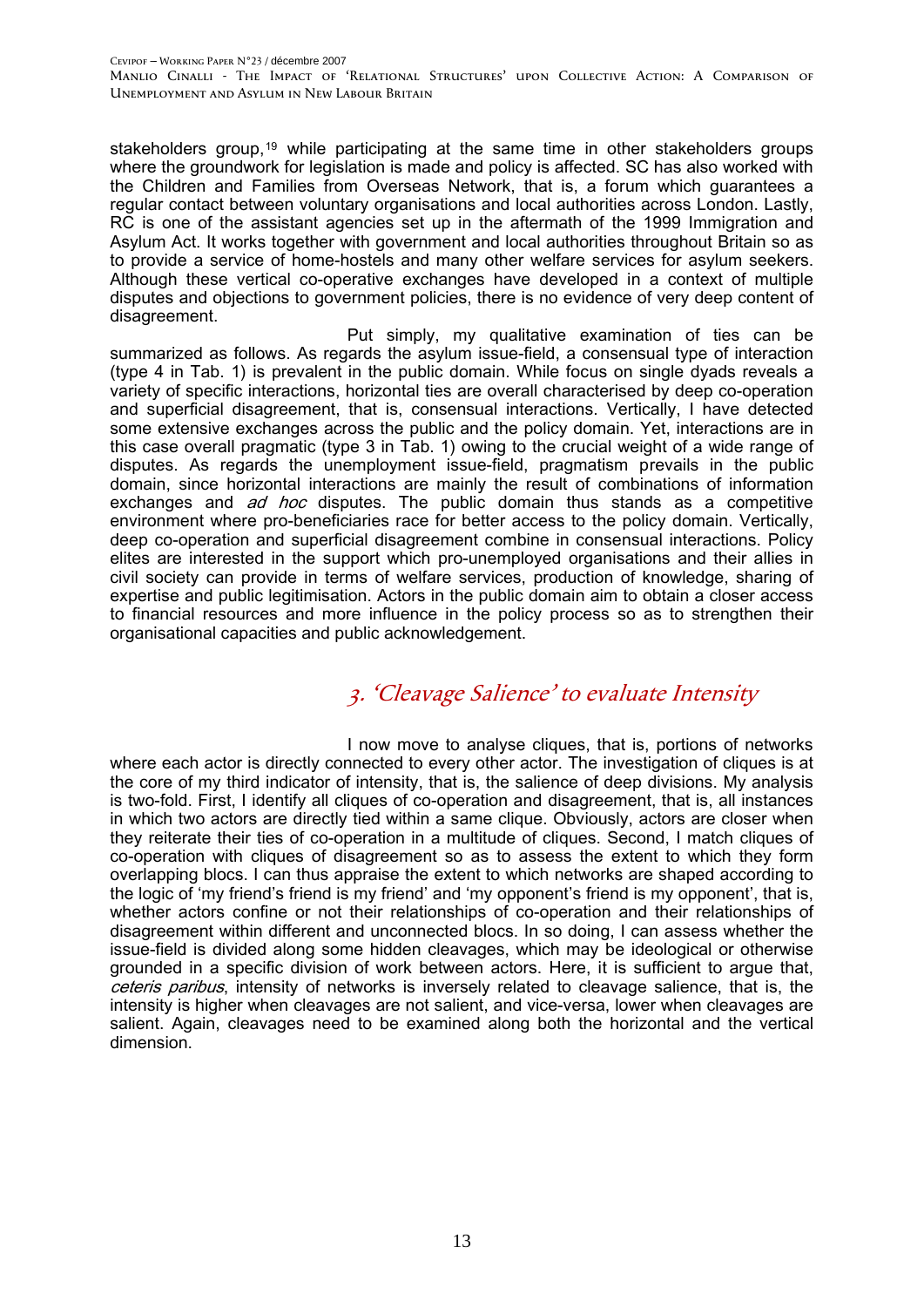|  | Table 3a. Cooperation in the Asylum Field: Clustering of Cliques |  |  |  |  |
|--|------------------------------------------------------------------|--|--|--|--|
|  |                                                                  |  |  |  |  |

|                   | c<br>Ō<br>r<br>τ | А<br>5S | <b>TL</b><br>s<br>C | $\circ$<br>н | D<br>w<br>s<br>P | R<br>s             | D<br>А<br>s | м<br>Δ | с<br>А<br>в | P | Δ                     | o<br>c              | T <sub>S</sub><br>u h | O F | H M W A                                                   | T N<br>G A<br>u | R | s<br>C | А<br>Δ | J.<br>c<br>W<br>А<br>T<br>т                  | s<br>s | N I<br>A <sub>L</sub><br>P<br>Δ | Δ | $\circ$<br>RXRh<br>C | c c<br>А<br>D                                                              | D   | c<br>R<br>E | c<br>e | А<br>$\Delta$<br>$\mathbf{H}$ | u<br>n<br>f | R<br>w<br>Δ | в<br>х<br>D | G | ь<br><b>P</b> | R <sub>P</sub><br>А<br>D | т<br>$\mathbf{D}$ | Δ<br>D    | т | B | h | P<br>w         |
|-------------------|------------------|---------|---------------------|--------------|------------------|--------------------|-------------|--------|-------------|---|-----------------------|---------------------|-----------------------|-----|-----------------------------------------------------------|-----------------|---|--------|--------|----------------------------------------------|--------|---------------------------------|---|----------------------|----------------------------------------------------------------------------|-----|-------------|--------|-------------------------------|-------------|-------------|-------------|---|---------------|--------------------------|-------------------|-----------|---|---|---|----------------|
|                   |                  |         |                     |              | 13               | 3                  | з           | 11     | з           |   |                       | 111                 |                       |     | $\begin{smallmatrix}2&&2&1&2\\4&1&6&6&5\end{smallmatrix}$ |                 |   |        |        | $2$ $2$ $2$ $2$ $2$ $1$ $2$<br>9 1 0 2 2 9 7 |        |                                 |   | $\frac{2}{8}$        | $\begin{array}{cccc}\n2 & 1 & 3 & 1 & 3 \\ 3 & 8 & 2 & 4 & 4\n\end{array}$ |     |             |        |                               | з           | 3           |             |   |               |                          |                   |           |   |   |   | 5 <sup>5</sup> |
| Level             |                  |         | 89                  |              | 031573           |                    |             |        |             |   |                       | 03125               |                       |     |                                                           |                 |   |        |        |                                              |        |                                 |   |                      |                                                                            | 244 |             |        | 566789                        |             |             |             |   |               |                          |                   | 012345678 |   |   | ۰ | 0 <sub>1</sub> |
| 32,000            |                  |         |                     |              |                  |                    |             |        |             |   |                       |                     |                       |     |                                                           |                 |   |        |        |                                              |        |                                 |   |                      |                                                                            |     |             |        |                               |             |             |             |   |               |                          |                   |           |   |   |   |                |
| 24,000            |                  |         |                     |              |                  |                    |             |        |             |   |                       |                     |                       |     |                                                           |                 |   |        |        |                                              |        |                                 |   |                      |                                                                            |     |             |        |                               |             |             |             |   |               |                          |                   |           |   |   |   |                |
| 19.933            |                  |         |                     |              |                  |                    |             |        |             |   |                       |                     |                       |     |                                                           |                 |   |        |        |                                              |        |                                 |   |                      |                                                                            |     |             |        | .                             |             |             |             |   |               |                          |                   |           |   |   |   |                |
| 19.000            |                  |         |                     |              |                  |                    |             |        |             |   |                       |                     |                       |     |                                                           |                 |   |        |        |                                              |        |                                 |   |                      |                                                                            |     |             |        | .                             |             |             |             |   |               |                          |                   |           |   |   |   |                |
| 17.667            |                  |         |                     |              |                  |                    |             |        |             |   |                       |                     |                       |     |                                                           |                 |   |        |        |                                              |        |                                 |   |                      |                                                                            |     |             |        |                               |             |             |             |   |               |                          |                   |           |   |   |   | .              |
| 17.000            |                  |         |                     |              |                  |                    |             |        |             |   |                       |                     |                       |     |                                                           |                 |   |        |        |                                              |        |                                 |   |                      |                                                                            |     |             |        |                               |             |             |             |   |               |                          |                   |           |   |   |   | .              |
| 15.044            |                  |         |                     |              |                  |                    |             |        |             |   |                       |                     |                       |     |                                                           |                 |   |        |        |                                              |        |                                 |   |                      |                                                                            |     |             |        |                               |             |             |             |   |               |                          |                   |           |   |   |   | .              |
| 12.812            |                  |         |                     |              |                  |                    |             |        |             |   |                       |                     |                       |     |                                                           |                 |   |        |        |                                              |        |                                 |   |                      |                                                                            |     |             |        |                               |             |             |             |   |               |                          |                   |           |   |   |   | .              |
| 9.758             |                  |         |                     |              |                  |                    |             |        |             |   |                       |                     |                       |     |                                                           |                 |   |        |        |                                              |        |                                 |   |                      |                                                                            | ×.  |             |        |                               |             |             |             |   |               |                          |                   |           |   |   |   | .              |
| 9.000             |                  |         |                     |              |                  |                    |             |        |             |   |                       |                     |                       |     |                                                           |                 |   |        |        |                                              |        |                                 |   |                      |                                                                            |     |             |        |                               |             |             |             |   |               |                          |                   |           |   |   |   | .              |
| 8.394             |                  |         |                     |              |                  |                    |             |        |             |   |                       |                     |                       |     |                                                           |                 |   |        |        |                                              |        |                                 |   |                      |                                                                            |     |             |        |                               |             |             |             |   |               |                          |                   |           |   |   |   | .              |
| 8.000             |                  |         |                     |              |                  |                    |             |        |             |   |                       |                     |                       |     |                                                           |                 |   |        |        |                                              |        |                                 |   |                      |                                                                            |     |             |        |                               |             |             |             |   |               |                          |                   |           |   |   |   | .              |
| 7.599             |                  |         |                     |              | . XXX            |                    |             |        |             |   |                       |                     |                       |     |                                                           |                 |   |        |        |                                              |        |                                 |   |                      |                                                                            |     |             |        |                               |             |             |             |   |               |                          |                   |           |   |   |   | .              |
| 6.000             |                  |         |                     |              | . XXX XXX        |                    |             |        |             |   |                       |                     |                       |     |                                                           | ä.              |   |        |        |                                              |        |                                 |   |                      |                                                                            |     |             |        |                               |             |             |             |   |               |                          |                   |           |   |   |   | .              |
| 5.343             |                  |         |                     |              |                  |                    |             |        |             |   |                       |                     |                       |     |                                                           |                 |   |        |        |                                              |        |                                 |   |                      |                                                                            |     |             |        |                               |             |             |             |   |               |                          |                   |           |   |   |   | .              |
| 4.530             |                  |         |                     |              | .                |                    |             |        |             |   |                       |                     |                       |     |                                                           |                 |   |        |        |                                              |        |                                 |   |                      |                                                                            |     |             |        |                               |             |             |             |   |               |                          |                   |           |   |   |   | .              |
| 3.386             |                  |         |                     |              | .                |                    |             |        |             |   |                       |                     |                       |     |                                                           |                 |   |        |        |                                              |        |                                 |   |                      |                                                                            |     |             |        |                               |             |             |             |   |               |                          |                   |           |   |   |   | .              |
| 3.000             |                  |         |                     |              |                  | and a straight and |             |        |             |   |                       |                     | $\sim 10$             |     |                                                           |                 |   |        |        |                                              |        |                                 |   |                      |                                                                            |     |             |        |                               |             |             |             |   |               |                          |                   |           |   |   |   |                |
| 2.827             |                  |         |                     |              |                  |                    |             |        |             |   | $\ldots$ $\ldots$ xxx |                     |                       |     |                                                           |                 |   |        |        |                                              |        |                                 |   |                      |                                                                            |     |             |        |                               |             |             |             |   |               |                          |                   |           |   |   |   |                |
| 2.333             |                  |         |                     |              |                  |                    |             |        | and a state |   |                       |                     |                       |     |                                                           |                 |   |        |        |                                              |        |                                 |   |                      |                                                                            |     |             |        | $.$ $xxx$                     |             |             |             |   |               |                          |                   |           |   |   |   | .              |
| 1.938             |                  |         |                     |              |                  |                    |             |        |             |   |                       |                     |                       |     |                                                           |                 |   |        |        |                                              |        |                                 |   |                      |                                                                            |     |             |        | $-$ XXX                       |             |             |             |   |               |                          |                   |           |   |   |   | .              |
| 1.678             |                  |         |                     |              |                  |                    |             |        |             |   |                       |                     |                       |     |                                                           |                 |   |        |        |                                              |        |                                 |   |                      |                                                                            |     |             |        | $.$ $x$ $x$ $x$               |             |             |             |   |               |                          |                   |           |   |   |   | .              |
| 1.626             |                  |         |                     |              |                  |                    |             |        |             |   |                       |                     |                       |     |                                                           |                 |   |        |        |                                              |        |                                 |   |                      |                                                                            |     |             |        |                               |             |             |             |   |               |                          |                   |           |   |   |   | .              |
| 1.333             |                  |         |                     |              |                  |                    |             |        |             |   |                       |                     |                       |     |                                                           |                 |   |        |        |                                              |        |                                 |   |                      |                                                                            |     |             |        |                               |             |             |             |   |               |                          |                   | .         |   |   |   |                |
| 1.043             |                  |         |                     |              | .                |                    |             |        |             |   |                       |                     |                       |     |                                                           |                 |   |        |        |                                              |        |                                 |   |                      |                                                                            |     |             |        |                               |             |             |             |   |               |                          |                   |           |   |   |   | .              |
| 0.438             |                  |         |                     |              | .                |                    |             |        |             |   |                       |                     |                       |     |                                                           |                 |   |        |        |                                              |        |                                 |   |                      |                                                                            |     |             |        |                               |             |             |             |   |               |                          |                   | .         |   |   |   |                |
| 0.190             |                  |         |                     |              |                  |                    |             |        |             |   |                       |                     |                       |     |                                                           |                 |   |        |        |                                              |        |                                 |   |                      |                                                                            |     |             |        |                               |             |             |             |   |               |                          |                   | .         |   |   |   |                |
| 0.159             |                  |         |                     |              | .                |                    |             |        |             |   |                       | XXXXXXXXXXXXXXXXXXX |                       |     |                                                           |                 |   |        |        |                                              |        |                                 |   |                      |                                                                            |     |             |        |                               |             |             |             |   |               |                          |                   | .         |   |   |   |                |
| 0.088             |                  |         |                     |              | and a state      |                    |             |        |             |   |                       |                     |                       |     |                                                           |                 |   |        |        |                                              |        |                                 |   |                      |                                                                            |     |             |        |                               |             |             |             |   |               |                          |                   | .         |   |   |   |                |
| 0.062<br>0.000    |                  |         |                     |              |                  |                    |             |        |             |   |                       |                     |                       |     |                                                           |                 |   |        |        |                                              |        |                                 |   |                      |                                                                            |     |             |        |                               |             |             |             |   |               |                          |                   | .         |   |   |   |                |
|                   |                  |         |                     |              |                  |                    |             |        |             |   |                       |                     |                       |     |                                                           |                 |   |        |        |                                              |        |                                 |   |                      |                                                                            |     |             |        |                               |             |             |             |   |               |                          |                   |           |   |   |   |                |
| udadana mas misao |                  |         |                     |              |                  |                    |             |        |             |   |                       |                     |                       |     |                                                           |                 |   |        |        |                                              |        |                                 |   |                      |                                                                            |     |             |        |                               |             |             |             |   |               |                          |                   |           |   |   |   |                |

Minimum Set Size: 4<br>Total number of cliques = 82

Table 3a focuses on the asylum issue-field. It merges all cliques of co-operation into blocs where actors reiterate their mutual ties of co-operation. Table 3b repeats the same kind of examination with cliques of disagreement.

The two sets of data need to be matched with extreme caution, given the much larger volume of cliques of co-operation compared to cliques of disagreement (82 cliques of co-operation vs. 43 cliques of disagreement). The overall picture, however, is consistent with my previous findings. In the public domain, it is difficult to identify any meaningful cleavage. A broad spectrum of pro-beneficiaries and civil society organisations are indeed united through their repeated co-operation within a large volume of cliques. This is most apparent in the case of Oxfam, AA, AI, RA, RC, (SC), the Joint Council for the Welfare of Immigrants (JCWI), the Immigration Law Practitioners' Association (ILPA), the National Coalition of Anti-Deportation Campaigns (NCAD), and churches organisations such as the Churches' Commission for Racial Justice. By contrast, relationships of disagreement are clearly shaped on an *ad hoc* basis. Pro-beneficiaries and civil society organisations never reiterate disagreement in a large volume of cliques, with the only exception of recurring disputes between ILPA and MF.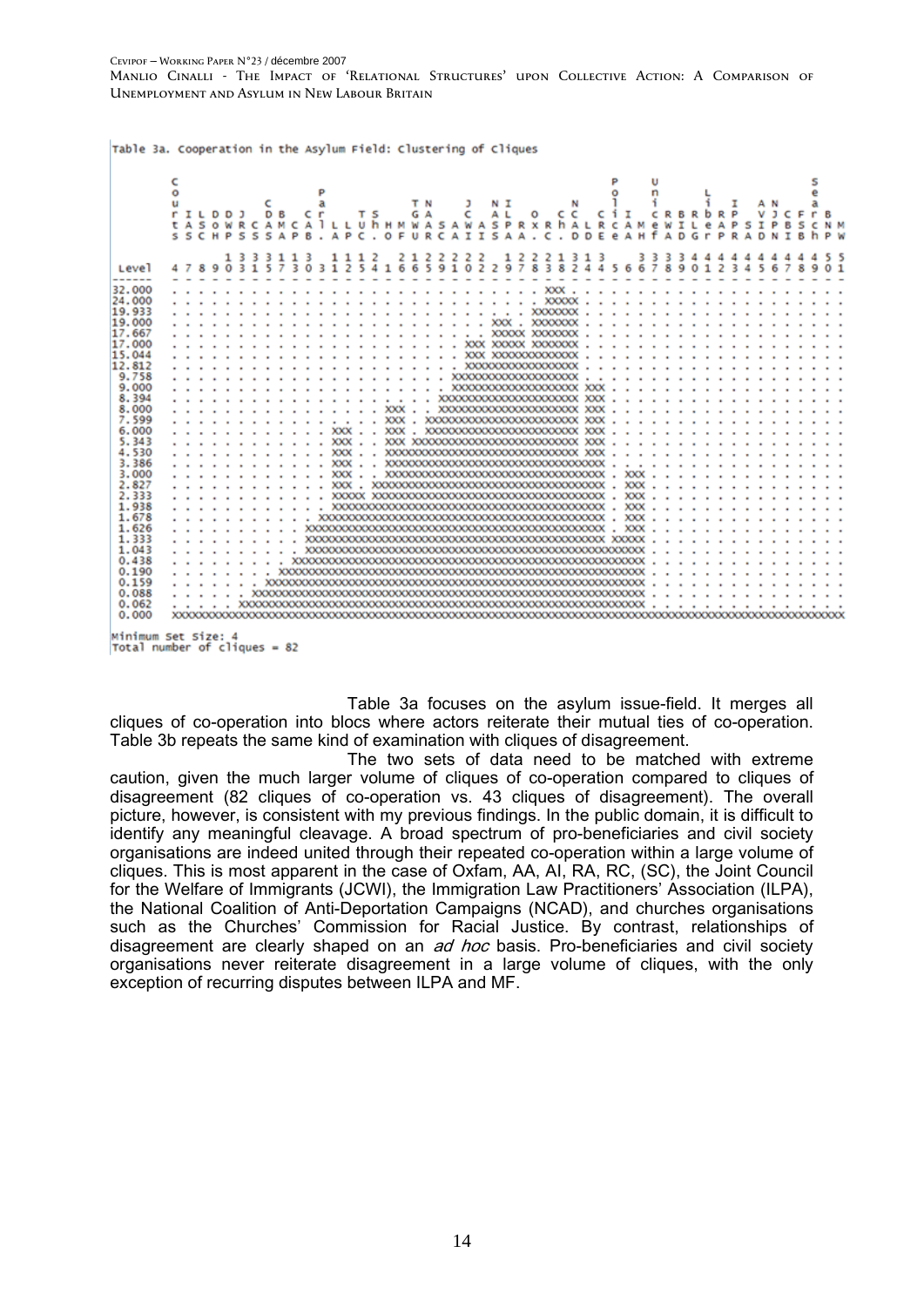#### CEVIPOF -- WORKING PAPER N°23 / décembre 2007

Manlio Cinalli - The Impact of 'Relational Structures' upon Collective Action: A Comparison of Unemployment and Asylum in New Labour Britain

Table 3b. Disagreement in the Asylum Field: Clustering of Cliques

|                                         |                          |               |        |                |   |         |  |   |  |   |                                        |   |   |   |   |   |                                  |   |                        |                |          |    | é |   | ö<br>ü |                         |   |   |   |                    |   |                 |               |   |                                      |   |   | P               |               |   |                                        |
|-----------------------------------------|--------------------------|---------------|--------|----------------|---|---------|--|---|--|---|----------------------------------------|---|---|---|---|---|----------------------------------|---|------------------------|----------------|----------|----|---|---|--------|-------------------------|---|---|---|--------------------|---|-----------------|---------------|---|--------------------------------------|---|---|-----------------|---------------|---|----------------------------------------|
|                                         |                          | D             | D      |                | R |         |  |   |  |   |                                        |   |   | в |   |   |                                  |   |                        |                |          |    |   | т |        |                         |   |   |   |                    | Ð |                 |               |   |                                      |   |   |                 |               |   |                                        |
|                                         | A S<br>$\leq$ $\epsilon$ | $\Omega$<br>н | w<br>P | $\blacksquare$ |   |         |  | R |  | R | s                                      | н | Δ | n | o | D |                                  |   |                        |                |          | R  |   |   | s      | ς<br>D                  | s | e | R | Е                  |   | c,              | E             | ۰ | т                                    | Ð | n |                 |               | ς | P W                                    |
|                                         |                          |               |        |                |   |         |  |   |  |   |                                        |   |   |   |   |   |                                  |   |                        |                |          |    |   |   |        |                         |   |   |   |                    |   |                 |               |   |                                      |   |   |                 |               |   |                                        |
|                                         |                          |               |        |                |   |         |  |   |  | 3 | в                                      |   |   |   |   | Δ | Δ                                | A | $\boldsymbol{\Lambda}$ | $\overline{4}$ | $\Delta$ | 4A |   |   |        | -3                      |   |   |   |                    |   |                 |               |   |                                      |   |   |                 |               |   |                                        |
| Leve <sub>1</sub>                       |                          | 789067        |        |                |   | 0145780 |  |   |  |   |                                        |   |   |   |   |   |                                  |   |                        |                |          |    |   |   |        | 36789012345678964129536 |   |   |   |                    |   |                 |               |   |                                      |   |   |                 | 9821432041355 |   | 21                                     |
|                                         |                          |               |        |                |   |         |  |   |  |   |                                        |   |   |   |   |   |                                  |   |                        |                |          |    |   |   |        |                         |   |   |   |                    |   |                 |               |   |                                      |   |   |                 |               |   |                                        |
| 12.000                                  |                          |               |        |                |   |         |  |   |  |   |                                        |   |   |   |   |   |                                  |   |                        |                |          |    |   |   |        |                         |   |   |   |                    |   |                 |               |   |                                      |   |   |                 |               |   |                                        |
| 9.000                                   |                          |               |        |                |   |         |  |   |  |   |                                        |   |   |   |   |   |                                  |   |                        |                |          |    |   |   |        |                         |   |   |   | <b>XXX</b>         |   | $\sim$          |               |   | . XXX .                              |   |   |                 |               |   |                                        |
| 7.000                                   |                          |               |        |                |   |         |  |   |  |   |                                        |   |   |   |   |   |                                  |   |                        |                |          |    |   |   |        |                         |   |   |   |                    |   | $xxx$ , $xxx$ . |               |   | $\ldots$ $\ldots$ XXX                |   |   |                 |               |   |                                        |
| 5.333                                   |                          |               |        |                |   |         |  |   |  |   | .                                      |   |   |   |   |   |                                  |   |                        |                |          |    |   |   |        |                         |   |   |   | <b>XXX</b>         |   |                 | <b>XXXXXX</b> |   |                                      |   |   | <b>XXXXX</b>    |               |   |                                        |
| 5.000                                   |                          |               |        |                |   |         |  |   |  |   |                                        |   |   |   |   |   |                                  |   |                        |                |          |    |   |   |        |                         |   |   |   | <b>XXX</b>         |   | $\sim$          | XXXXX         |   |                                      |   |   | XXXXX           |               |   | <b>XXX</b>                             |
| 4.333                                   |                          |               |        |                |   |         |  |   |  |   |                                        |   |   |   |   |   |                                  |   |                        |                |          |    |   |   |        |                         |   |   |   | <b>XXXXX</b>       |   |                 | <b>XXXXX</b>  |   |                                      |   |   | <b>XXXXX</b>    |               |   | <b>XXX</b>                             |
| 3.800                                   |                          |               |        |                |   |         |  |   |  |   | .                                      |   |   |   |   |   |                                  |   |                        |                |          |    |   |   |        |                         |   |   |   | XXXXX XXXXXXX      |   |                 |               |   |                                      |   |   | <b>XXXXX</b>    |               |   | <b>XXX</b>                             |
| 3.467                                   |                          |               |        |                |   |         |  |   |  |   | .                                      |   |   |   |   |   |                                  |   |                        |                |          |    |   |   |        |                         |   |   |   | XXXXX XXXXXXXX     |   |                 |               |   | $\mathbf{r}=\mathbf{r}+\mathbf{r}$ . |   |   | <b>XXXXXXXX</b> |               |   | <b>XXX</b>                             |
| 2.573                                   |                          |               |        |                |   |         |  |   |  |   | .                                      |   |   |   |   |   | $\sim$ $\sim$ $\sim$             |   |                        |                |          |    |   |   |        |                         |   |   |   | XXXXXXXXXXXXXX     |   |                 |               |   | $\ldots$ xxxxxxxxx                   |   |   |                 |               |   | <b>XXX</b>                             |
| 2.347                                   |                          |               |        |                |   |         |  |   |  |   |                                        |   |   |   |   |   |                                  |   |                        |                |          |    |   |   |        |                         |   |   |   | XXXXXXXXXXXX       |   |                 |               |   | $\sim$ $\sim$ $\sim$                 |   |   |                 |               |   | XXXXXXXXXX XXX                         |
| 1.547                                   |                          |               |        |                |   |         |  |   |  |   | .                                      |   |   |   |   |   |                                  |   |                        |                |          |    |   |   |        |                         |   |   |   | XXXXXXXXXXXXXX     |   |                 |               |   |                                      |   |   |                 |               |   | XXXXXXXXXXXXXX                         |
| 1,261                                   |                          |               |        |                |   |         |  |   |  |   | and a strain and                       |   |   |   |   |   | and a straightful and a straight |   |                        |                |          |    |   |   |        |                         |   |   |   | XXXXXXXXXXXXX      |   |                 |               |   |                                      |   |   |                 |               |   | XXXXXXXXXXXXXXXXX                      |
| 1.027                                   |                          |               |        |                |   |         |  |   |  |   |                                        |   |   |   |   |   | .                                |   |                        |                |          |    |   |   |        |                         |   |   |   | XXXXXXXXXXXXXXX    |   |                 |               |   |                                      |   |   |                 |               |   | XXXXXXXXXXXXXXXX                       |
| 1,000                                   |                          |               |        |                |   |         |  |   |  |   | .                                      |   |   |   |   |   |                                  |   |                        |                |          |    |   |   |        |                         |   |   |   |                    |   |                 |               |   |                                      |   |   |                 |               |   |                                        |
| 0.599                                   |                          |               |        |                |   |         |  |   |  |   | .                                      |   |   |   |   |   |                                  |   |                        |                |          |    |   |   |        |                         |   |   |   | XXXXXXXXXXXXXXXXXX |   |                 |               |   |                                      |   |   |                 |               |   | XXX XXXXXXXXXXXXXXXX                   |
| 0.530                                   |                          |               |        |                |   |         |  |   |  |   | .                                      |   |   |   |   |   |                                  |   |                        |                |          |    |   |   |        |                         |   |   |   |                    |   |                 |               |   |                                      |   |   |                 |               |   |                                        |
| 0.487                                   |                          |               |        |                |   |         |  |   |  |   | .                                      |   |   |   |   |   |                                  |   |                        |                |          |    |   |   |        |                         |   |   |   |                    |   |                 |               |   |                                      |   |   |                 |               |   | XXXXXXXXXXXXXXXXXXXXXXXXXXXXXXXXXXXXXX |
| 0.270                                   |                          |               |        |                |   |         |  |   |  |   | .                                      |   |   |   |   |   |                                  |   |                        |                |          |    |   |   |        |                         |   |   |   |                    |   |                 |               |   |                                      |   |   |                 |               |   |                                        |
| 0.184                                   |                          |               |        |                |   |         |  |   |  |   | and a straightful and a straight       |   |   |   |   |   |                                  |   |                        |                |          |    |   |   |        |                         |   |   |   |                    |   |                 |               |   |                                      |   |   |                 |               |   |                                        |
| 0.132                                   |                          |               |        |                |   |         |  |   |  |   |                                        |   |   |   |   |   |                                  |   |                        |                |          |    |   |   |        |                         |   |   |   |                    |   |                 |               |   |                                      |   |   |                 |               |   |                                        |
|                                         |                          |               |        |                |   |         |  |   |  |   | <b><i><u>A. A. A. A. A. A.</u></i></b> |   |   |   |   |   |                                  |   |                        |                |          |    |   |   |        |                         |   |   |   |                    |   |                 |               |   |                                      |   |   |                 |               |   |                                        |
| 0.126                                   |                          |               |        |                |   |         |  |   |  |   |                                        |   |   |   |   |   |                                  |   |                        |                |          |    |   |   |        |                         |   |   |   |                    |   |                 |               |   |                                      |   |   |                 |               |   |                                        |
| 0.000                                   |                          | XXXXXXXXX     |        |                |   |         |  |   |  |   |                                        |   |   |   |   |   |                                  |   |                        |                |          |    |   |   |        |                         |   |   |   |                    |   |                 |               |   |                                      |   |   |                 |               |   |                                        |
| والمتحافظ المتاحي والمتحاورة والمتوافقة |                          |               |        |                |   |         |  |   |  |   |                                        |   |   |   |   |   |                                  |   |                        |                |          |    |   |   |        |                         |   |   |   |                    |   |                 |               |   |                                      |   |   |                 |               |   |                                        |

Minimum Set Size: 4<br>Total number of cliques = 43

Vertically, a division is somewhat evident between a few policy actors who engage in the implementation of restrictive asylum provisions and organisations that focus on legal challenges of these same provisions, namely, RC, ILPA, MF, the Churches' Commission for Racial Justice (Ch) and the Commission for Racial Equality (CRE). Yet, it is difficult to talk of a deep vertical cleavage in the overall field. Crucially, some vertical links run with no interruption across the public and policy domains. For example, the Home Office (HO) and the Medical Foundation for the Care of Victims of Torture (MF) reiterate many mutual ties of co-operation while being at the same time embedded in different blocs of disagreement. In addition, HO reiterates most of its ties of disagreement with Parliament, while MF disagrees especially with ILPA.

The same investigation of cliques needs to be replicated in the unemployment issue-field through analysis of the tables 4a and 4b. In this case, I have found 39 cliques of co-operation and 28 cliques of disagreement.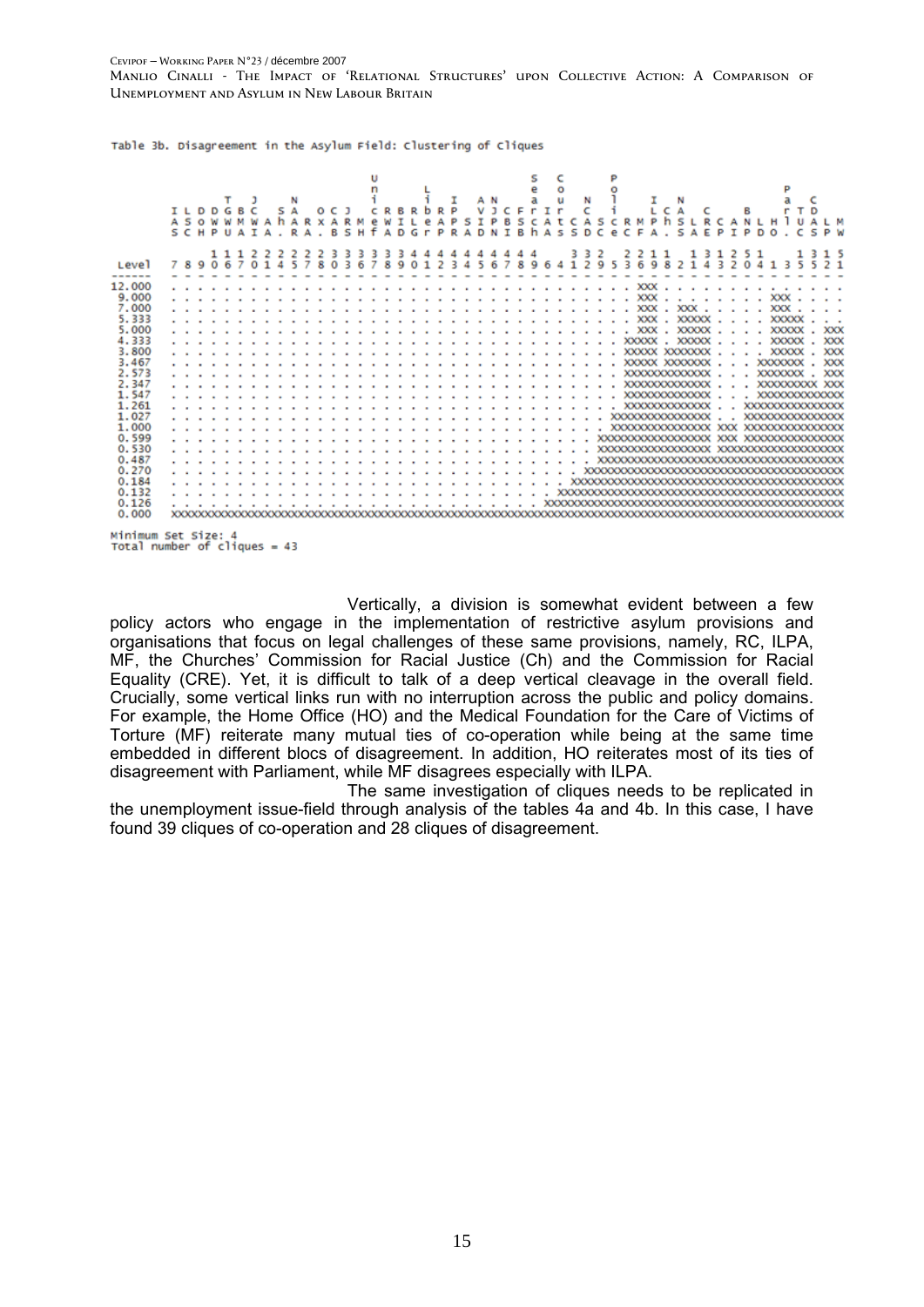|        | E<br>O<br>DDL<br>N<br><b>NDPC</b><br>Ε<br>8<br>s<br>P<br>-S<br>s<br>Е<br>P<br>E<br>R<br>Е<br>Æ<br>P<br>P<br>н<br>$\mathbf T$<br>P<br>s<br>т<br>A<br>$\mathbf{I}$<br>т<br>S C<br>C<br>R P<br>A<br>R<br>D<br>м<br>U O<br>P<br>$\circ$ | P<br>D<br>в<br>C<br>N T<br>۵<br>٥<br>т<br>C E<br>U G<br>נ מ<br>τ<br>c<br>F<br>c<br>D<br>$\circ$<br>Е<br>E<br>hι<br>s<br>s<br>i P<br>C<br>А<br>P<br>c<br>P<br>s<br>W<br><b>U</b> W<br>т<br>$\circ$<br>R<br>D<br>F<br>P<br>S <sub>P</sub><br>т<br>P<br>F<br>G<br>В<br>х<br>F<br>C<br>А<br>в<br>c<br>s<br>t F<br>$\mathbf{U}$<br>A<br>-S<br>a. |
|--------|-------------------------------------------------------------------------------------------------------------------------------------------------------------------------------------------------------------------------------------|---------------------------------------------------------------------------------------------------------------------------------------------------------------------------------------------------------------------------------------------------------------------------------------------------------------------------------------------|
| Level  | 1 1 1 1 1 2 2 3 3 3 3 1 2 3 1 2<br>267<br>4 5 8 5<br>1, 2, 7, 8<br>37<br>567<br>89<br>$\Omega$                                                                                                                                      | 1 2 2 2 2 2 1 1 2<br>44<br>-3<br>-3<br>з<br>3.<br>3<br>4 5 6 9<br>0, 3, 6, 1<br>$\mathbf{1}$<br>9 2 1 3 2 4<br>3<br>8<br>$\boldsymbol{A}$<br>$\Omega$<br>Q<br>2 <sup>3</sup><br>1<br>$\Omega$                                                                                                                                               |
|        |                                                                                                                                                                                                                                     |                                                                                                                                                                                                                                                                                                                                             |
| 12.000 |                                                                                                                                                                                                                                     |                                                                                                                                                                                                                                                                                                                                             |
| 9.000  | $\sim$<br>and a series and                                                                                                                                                                                                          | $\mathbf{L}^{\mathbf{r}}$<br>and a state of                                                                                                                                                                                                                                                                                                 |
| 7.000  |                                                                                                                                                                                                                                     | . XXXXX XXX .<br><b>Service</b><br>$\sim$                                                                                                                                                                                                                                                                                                   |
| 6.500  |                                                                                                                                                                                                                                     |                                                                                                                                                                                                                                                                                                                                             |
| 5.667  |                                                                                                                                                                                                                                     | XXXXXXXXXXX<br>and a state<br>$\sim$ $\sim$ $\sim$                                                                                                                                                                                                                                                                                          |
| 5.000  |                                                                                                                                                                                                                                     | . XXX<br>XXXXXXXXXXXXXX                                                                                                                                                                                                                                                                                                                     |
| 4.560  | $\sim$ $\sim$                                                                                                                                                                                                                       |                                                                                                                                                                                                                                                                                                                                             |
| 4.333  |                                                                                                                                                                                                                                     | $\sim$                                                                                                                                                                                                                                                                                                                                      |
| 4,000  |                                                                                                                                                                                                                                     |                                                                                                                                                                                                                                                                                                                                             |
| 3.667  |                                                                                                                                                                                                                                     | . XXXXX XXXXX<br>XXXXXXXXXXXXX                                                                                                                                                                                                                                                                                                              |
| 3.258  |                                                                                                                                                                                                                                     | $\sim$ $\sim$                                                                                                                                                                                                                                                                                                                               |
| 2.729  |                                                                                                                                                                                                                                     | XXXXXXXXXXXXXXXXX<br>XXXXXXXXXXX<br>$\sim$<br>$\sim$                                                                                                                                                                                                                                                                                        |
| 1.467  | $\sim$ $\sim$<br>$\sim$ $\sim$<br>$\sim$ $\sim$                                                                                                                                                                                     | XXXXXXXXXXXXXX<br>$\sim$ $\sim$                                                                                                                                                                                                                                                                                                             |
| 1.318  | and a state                                                                                                                                                                                                                         | XXXXXXXXXXXXX                                                                                                                                                                                                                                                                                                                               |
| 1.000  | $\ldots$ $\ldots$ XXX $\ldots$                                                                                                                                                                                                      | XXXXXXXXXXXXXXXXX<br>XXXXXXXXXXXXX                                                                                                                                                                                                                                                                                                          |
| 0.708  | $\ldots$ XXX $\ldots$<br>and a state                                                                                                                                                                                                | XXXXXXXXXXXXXXXXXXXXXXXXXXXXXXXXXX                                                                                                                                                                                                                                                                                                          |
| 0.446  | <b>XXX</b><br>$\sim$ $\sim$<br>$\mathbf{r}$                                                                                                                                                                                         | XXXXXXXXXXXXXXXXXXXXXXXXXXXXXXXXX<br>$\ddot{\phantom{0}}$                                                                                                                                                                                                                                                                                   |
| 0.262  | $\cdot$ XXX                                                                                                                                                                                                                         | XXXXXXXXXXXXXXXXXXXXXXXXXXXXXXXXXXXX                                                                                                                                                                                                                                                                                                        |
| 0.082  | <b>XXX</b><br>$\sim$<br>×                                                                                                                                                                                                           | <b>XXXXXXXXXXXXXXXX</b><br>xxxxxxxxxxxxxxxxxxxx                                                                                                                                                                                                                                                                                             |
| 0.059  |                                                                                                                                                                                                                                     |                                                                                                                                                                                                                                                                                                                                             |
| 0.052  | the contract of the contract of                                                                                                                                                                                                     | $\sim$ $\sim$                                                                                                                                                                                                                                                                                                                               |
| 0.042  |                                                                                                                                                                                                                                     |                                                                                                                                                                                                                                                                                                                                             |
| 0.000  |                                                                                                                                                                                                                                     |                                                                                                                                                                                                                                                                                                                                             |

Table 4a. Cooperation in the Unemployment Field: Clustering of Cliques

Minimum Set Size: 4<br>Total number of cliques = 39

Table 4a indicates that cliques of co-operation combine in two main blocs. A first bloc results from reiterated ties between the Trade Unions Confederation (TUC), some leading NGOs,[20](#page-28-1) and all main government bodies working in the wider field of labour market policy.<sup>[21](#page-28-1)</sup> The second bloc also includes a larger variety of actors such as independent organisations from civil society, $22$  the local government, and pro-beneficiary organisations.[23](#page-28-1) At the same time, table 4b shows that in both blocs ties of disagreement are indeed reiterated between those actors that share many ties of co-operation. Put simply, cliques of co-operation and disagreement form blocs which are partially overlapping, thus showing no salience of deep cleavages along both the horizontal and the vertical dimension.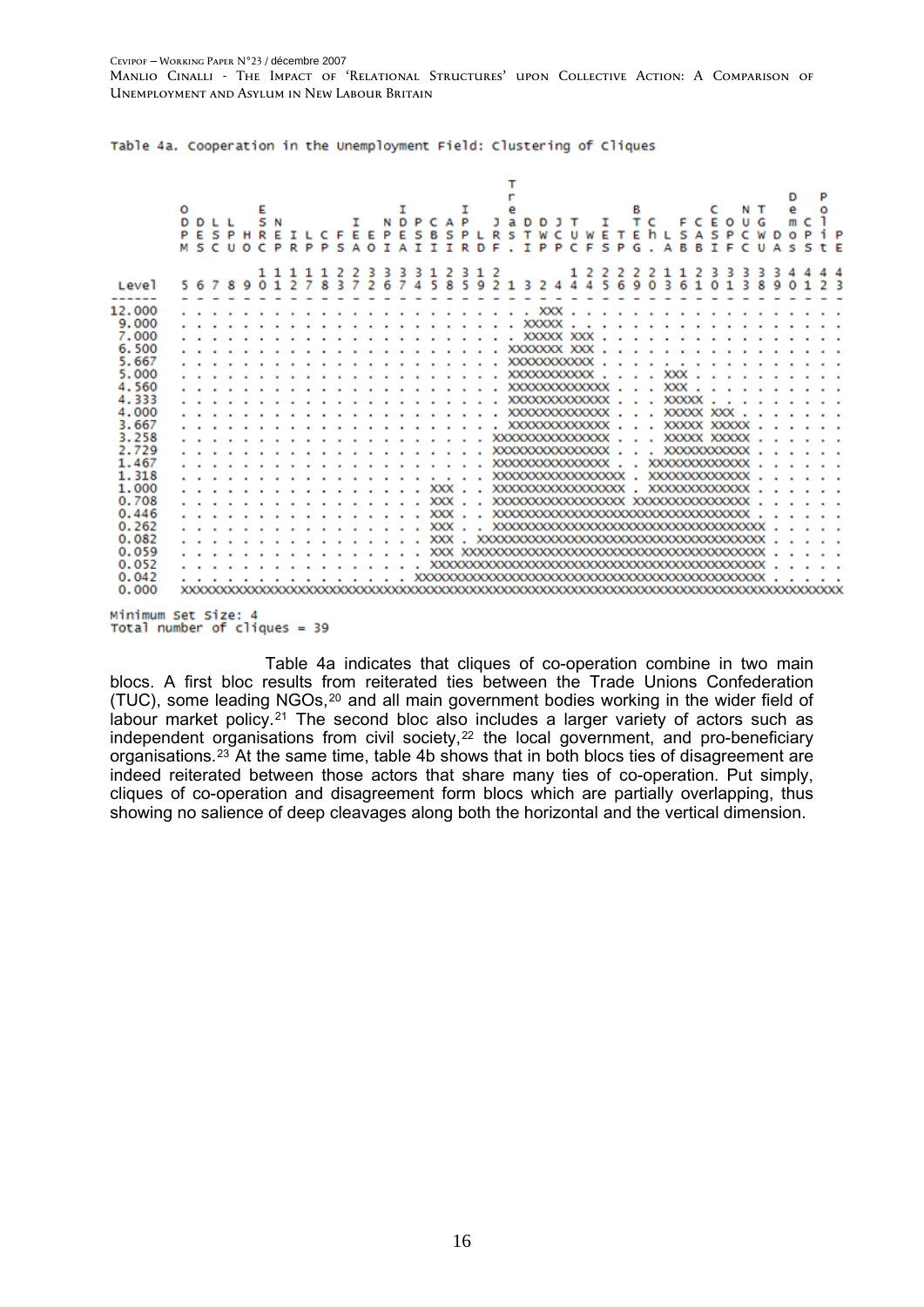|                     | $\Omega$ | n.<br>E S<br>M S C U | P | $\circ$ | E<br>R<br>C P | N | R A |                             | R<br>F | в<br>0 דנ<br>E<br>G F                                                                                                                                                                                                          | P | E<br>$\circ$                  | P<br>s<br>T | D<br>Е<br>$\Delta$ | N<br>P<br>$\mathbf{T}$ | P | Δ<br>в | a<br>s                               | D C<br>ĩ | в<br>т  | $\mathbf{T}$<br>E<br>$S$ $P$ | ט נ<br>c c           | N<br>C               | F<br>S P | $\mathsf{L}$ | Е<br>s<br>B <sub>P</sub> | D T<br>w | U<br>C P | c | D | A F<br>т | T | S W<br>F        | т<br>F<br>ARU | тт<br>P<br>P | G  | D | D<br>e<br>$\Omega$<br>s                                                           | C<br>P<br>s | P<br>o<br>i P<br>tΕ |  |
|---------------------|----------|----------------------|---|---------|---------------|---|-----|-----------------------------|--------|--------------------------------------------------------------------------------------------------------------------------------------------------------------------------------------------------------------------------------|---|-------------------------------|-------------|--------------------|------------------------|---|--------|--------------------------------------|----------|---------|------------------------------|----------------------|----------------------|----------|--------------|--------------------------|----------|----------|---|---|----------|---|-----------------|---------------|--------------|----|---|-----------------------------------------------------------------------------------|-------------|---------------------|--|
|                     |          |                      |   |         |               |   |     | 1 1 1 1 2 2 2 3 3 3 3 3 2 2 |        |                                                                                                                                                                                                                                |   |                               |             |                    |                        |   |        |                                      |          |         | $1\,2$                       |                      | 3 2 1 1              |          |              |                          |          |          |   |   |          |   | 1 1 1 2 3 2 2 3 |               |              | 33 |   |                                                                                   |             | $4\,4$              |  |
| Level               |          |                      |   |         |               |   |     |                             |        |                                                                                                                                                                                                                                |   |                               |             |                    |                        |   |        |                                      |          |         |                              |                      |                      |          |              |                          |          |          |   |   |          |   |                 |               |              |    |   | 5 6 7 8 9 0 1 2 3 0 2 9 1 2 4 7 6 6 1 1 3 5 5 4 3 3 7 6 2 4 8 9 8 0 4 7 5 8 9 0 1 |             |                     |  |
| -----               |          |                      |   |         |               |   |     |                             |        |                                                                                                                                                                                                                                |   |                               |             |                    |                        |   |        |                                      |          |         |                              |                      |                      |          |              |                          |          |          |   |   |          |   |                 |               |              |    |   |                                                                                   |             |                     |  |
| 11,000              |          |                      |   |         |               |   |     |                             |        |                                                                                                                                                                                                                                |   |                               |             |                    |                        |   |        |                                      |          |         |                              |                      |                      |          |              |                          |          |          |   |   |          |   |                 |               |              |    |   |                                                                                   |             |                     |  |
| 8.000               |          |                      |   |         |               |   |     |                             |        |                                                                                                                                                                                                                                |   | and a straight and a straight |             |                    |                        |   |        |                                      |          |         |                              |                      |                      |          |              |                          |          |          |   |   |          |   |                 |               |              |    |   |                                                                                   |             |                     |  |
| 7.000               |          |                      |   |         |               |   |     |                             |        |                                                                                                                                                                                                                                |   |                               |             |                    |                        |   |        |                                      |          |         |                              |                      |                      |          |              |                          |          |          |   |   |          |   |                 |               |              |    |   |                                                                                   |             |                     |  |
| 4.250               |          |                      |   |         |               |   |     |                             |        |                                                                                                                                                                                                                                |   |                               |             |                    |                        |   |        |                                      |          |         |                              |                      |                      |          |              |                          |          |          |   |   |          |   |                 |               |              |    |   |                                                                                   |             |                     |  |
| 3.000               |          |                      |   |         |               |   |     |                             |        |                                                                                                                                                                                                                                |   |                               |             |                    |                        |   |        |                                      |          |         |                              |                      |                      |          |              |                          |          |          |   |   |          |   |                 |               |              |    |   |                                                                                   |             |                     |  |
| 2.357<br>2.089      |          |                      |   |         |               |   |     |                             |        |                                                                                                                                                                                                                                |   |                               |             |                    | $\sim$ $\sim$ $\sim$   |   |        |                                      |          |         |                              |                      |                      |          |              |                          |          |          |   |   |          |   |                 |               |              |    |   |                                                                                   |             |                     |  |
| 2,000               |          |                      |   |         |               |   |     | and a series and a series   |        | and a strain and                                                                                                                                                                                                               |   |                               |             |                    |                        |   |        |                                      |          |         |                              |                      |                      |          |              |                          |          |          |   |   |          |   |                 |               |              |    |   | and a series and a series                                                         |             |                     |  |
| 1.667               |          |                      |   |         |               |   |     |                             |        |                                                                                                                                                                                                                                |   |                               |             |                    |                        |   |        |                                      |          | XXXXXXX |                              | $\sim$ $\sim$ $\sim$ |                      |          |              |                          |          |          |   |   |          |   |                 |               |              |    |   | $XXX$ , , , , , , ,                                                               |             |                     |  |
| 1.531               |          |                      |   |         |               |   |     |                             |        | the contract of the contract of the contract of the contract of the contract of the contract of the contract of the contract of the contract of the contract of the contract of the contract of the contract of the contract o |   |                               |             |                    |                        |   |        |                                      |          | XXXXXXX |                              |                      | $\sim$ $\sim$ $\sim$ |          |              |                          |          |          |   |   |          |   |                 |               |              |    |   |                                                                                   |             |                     |  |
| 1.000               |          |                      |   |         |               |   |     |                             |        | and a straightful and straight                                                                                                                                                                                                 |   |                               |             |                    |                        |   |        |                                      |          |         |                              |                      |                      |          |              |                          |          |          |   |   |          |   |                 |               |              |    |   |                                                                                   |             |                     |  |
| 0.762               |          |                      |   |         |               |   |     |                             |        |                                                                                                                                                                                                                                |   |                               |             |                    |                        |   |        |                                      |          |         |                              | XXXXXXX XXX .        |                      |          |              |                          |          |          |   |   |          |   |                 |               |              |    |   |                                                                                   |             |                     |  |
| 0.600               |          |                      |   |         |               |   |     |                             |        | the contract of the con-                                                                                                                                                                                                       |   |                               |             |                    |                        |   |        | XXXXXXXXX XXX .                      |          |         |                              |                      |                      |          |              |                          |          |          |   |   |          |   |                 |               |              |    |   |                                                                                   |             |                     |  |
| 0.294               |          |                      |   |         |               |   |     |                             |        | and a state of                                                                                                                                                                                                                 |   |                               |             |                    |                        |   |        | XXXXXXXXX XXX .                      |          |         |                              |                      |                      |          |              |                          |          |          |   |   |          |   |                 |               |              |    |   |                                                                                   |             |                     |  |
| 0.190               |          |                      |   |         |               |   |     |                             |        |                                                                                                                                                                                                                                |   |                               |             |                    |                        |   |        | XXXXXXXXXXXXXX                       |          |         |                              |                      |                      |          |              |                          |          |          |   |   |          |   |                 |               |              |    |   |                                                                                   |             |                     |  |
| 0.175               |          |                      |   |         |               |   |     |                             |        |                                                                                                                                                                                                                                |   |                               |             |                    |                        |   |        | XXXXXXXXXXXX XXXXXXXXXXXXXXXXXXXXXXX |          |         |                              |                      |                      |          |              |                          |          |          |   |   |          |   |                 |               |              |    |   |                                                                                   |             |                     |  |
| 0.115               |          |                      |   |         |               |   |     |                             |        | and a state of                                                                                                                                                                                                                 |   |                               |             | $\sim$ $\sim$      |                        |   |        |                                      |          |         |                              |                      |                      |          |              |                          |          |          |   |   |          |   |                 |               |              |    |   |                                                                                   |             | $\sim$ $\sim$       |  |
| 0.048               |          |                      |   |         |               |   |     |                             |        | and a straight and                                                                                                                                                                                                             |   |                               |             |                    |                        |   |        |                                      |          |         |                              |                      |                      |          |              |                          |          |          |   |   |          |   |                 |               |              |    |   |                                                                                   |             |                     |  |
| 0.010               |          |                      |   |         |               |   |     |                             |        |                                                                                                                                                                                                                                |   |                               |             |                    |                        |   |        |                                      |          |         |                              |                      |                      |          |              |                          |          |          |   |   |          |   |                 |               |              |    |   |                                                                                   |             |                     |  |
| 0.010               |          |                      |   |         |               |   |     |                             |        |                                                                                                                                                                                                                                |   |                               |             |                    |                        |   |        |                                      |          |         |                              |                      |                      |          |              |                          |          |          |   |   |          |   |                 |               |              |    |   |                                                                                   |             |                     |  |
| 0.000               |          |                      |   |         |               |   |     |                             |        |                                                                                                                                                                                                                                |   |                               |             |                    |                        |   |        |                                      |          |         |                              |                      |                      |          |              |                          |          |          |   |   |          |   |                 |               |              |    |   |                                                                                   |             |                     |  |
| idadama man minar i |          |                      |   |         |               |   |     |                             |        |                                                                                                                                                                                                                                |   |                               |             |                    |                        |   |        |                                      |          |         |                              |                      |                      |          |              |                          |          |          |   |   |          |   |                 |               |              |    |   |                                                                                   |             |                     |  |

Table 4b. Disagreement in the Unemployment Field: Clustering of Cliques

Minimum Set Size: 4<br>Total number of cliques = 28

Yet, the division between the two blocs seems to play an important role, that is, a cleavage exists beyond my specific distinction between a horizontal and a vertical dimension of analysis. The first bloc gathers main actors across the public and policy domains which are especially active at the central level of policy-making. By contrast, actors in the second bloc are focused especially on the implementation of specific provisions and play only a more limited role in the process of their formulation. This division between the two blocs may be grounded in the centralization of the field in terms of main economic and labour market policies, which allocate only residual function at the periphery. Indeed, there are stronger horizontal divisions between pro-beneficiaries actors and civil society which engage in different blocs, as well as weaker vertical divisions across the public and policy domains in each bloc.

Having appraised the third factor of intensity, I can finally aggregate my findings so as to identify the specific type of relational structure characterising the two issue-fields of asylum and unemployment in Britain. In particular, the first step of my analysis has displayed that the asylum issue-field is more horizontally intense, whereas intensity is vertically stretched in the case of unemployment. In my second step, I have focused on the nature of interactions so as to refine my evaluation of intensity. While enriching the picture, this second step has confirmed previous findings. In the asylum issuefield, deep ties of co-operation combine horizontally with superficial ties of disagreement, resulting in a consensual type of interaction in the public domain. Vertically, interactions are pragmatic owing to the combination of extensive exchanges across the public and the policy domain with the crucial weight of a wide range of disputes. In sum, high horizontal intensity is confirmed but the new data seem to suggest also some significant intensity across the public and policy domains. As regards the unemployment issue-field, content of ties is richer along the vertical dimension. Finally, the examination of cleavages salience confirms again that horizontal intensity is stronger in the asylum issue-field, while vertical intensity may well prevail in the issue-field of unemployment. Although all these measures can certainly be improved through alternative methods and calculations, it is unlikely that the relational structures they express will drastically move position in figure 1.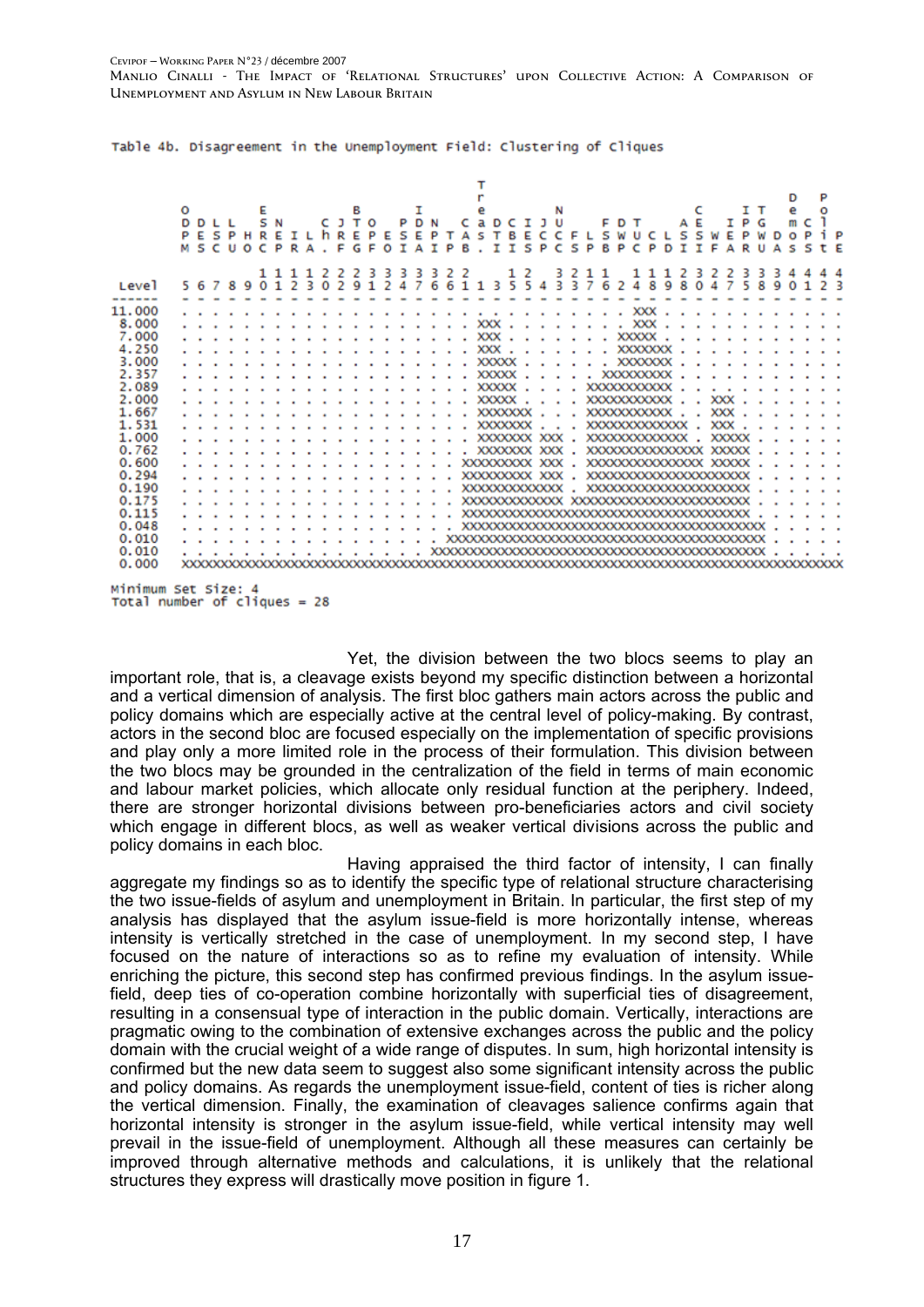### **CONCLUSION**

This paper has given an original twist to main theories of social movements and collective action through the use of concepts and tools of network analysis, so as to explore the notion of relational structure and its potential to account for variations of collective action across different issue and political fields. I have specified the main hypothesis of my research in a conceptual space of ideal-typical relational structures based on a combination of horizontal and vertical network intensity. Specific attention has been focused on prevalence of co-operation, nature of interactions and salience of cleavages so as to gauge the concept of intensity. I have then focused on main empirical findings about different relational structures in the two British issue-fields of asylum and unemployment, analysing combinations of horizontal and vertical networks intensity. These findings have confirmed that different dynamics of collective action in each issue-field are in fact matched by different relational structures, which, in the broader research framework, in turn intermediate with main sets of causal conditions as identified in main scholarships of collective action.

In particular, my analysis has identified two different relational structures. On the one hand, I have suggested that the issue-field of asylum is overall characterised by a relational structure which is highly intense horizontally and somewhat intense vertically. On the other hand, I have suggested that the issue-field of unemployment is overall characterised by a relational structure which is vertically stretched, that is, with high network intensity across the public and policy domains and low horizontal intensity. These two different relational structures match variations of collective action over asylum and unemployment, consisting in social movements' formation and processes of co-optation respectively. Indeed, pro-asylum organisations have demonstrated that, if necessary, they are capable of merging their own efforts within a unified front, drawing at the same time on the support of grassroots groups of beneficiaries and a wide spectrum of civil society allies. By contrast, in the unemployment issue-field, elites and institutions can strategically pre-empt most of the demands formulated in the public domain before unified mobilisation can become a feasible option.

Overall, this paper has attempted to offer a more effective representation of real dynamics of collective action. It has shown that relational structures are just as important as the actors that they connect, since networks are at the crossroads between their mobilisation and main causal factors impacting upon them. A systematic focus on networks, it is claimed, might shed further light on specific processes for channelling opportunities, sharing control of strategic assets, and producing identities and orientations. Although it has mentioned reversal processes of network readjustments, this paper was not concerned with the question of how relational structures came into being in the first instance, nor have I claimed that my research framework has been verified once for all. In fact, I have focused on networks with the intention to detect precise mechanisms for reliable, repeatable, and continuous falsification. I have also treated a large volume of my information in terms of relational snapshots of static network patterns in order to increase data elaboration and replication of similar studies for further systematic comparison.

My empirical findings on relational structures in the two fields of asylum and unemployment in Britain provide for the moment only an initial positive assessment of the overall framework, rather than an ultimate test inferring some universal patterns at the level of whole structures. While examinations of relational structures attend further empirical testing and theoretical refinement, the central argument of my paper holds that networks perform a valuable role in transforming more general conditions into specific types of collective action. As such, they show that limitations and boundaries of traditional scholarships still lay unexplored: through the analysis of networks, the study of authority systems against which collective action is mobilised, the study of resources that are used with this aim, and that of cultural constructions through which mobilisation becomes imagined as possible, come much closer to the study of collective action itself.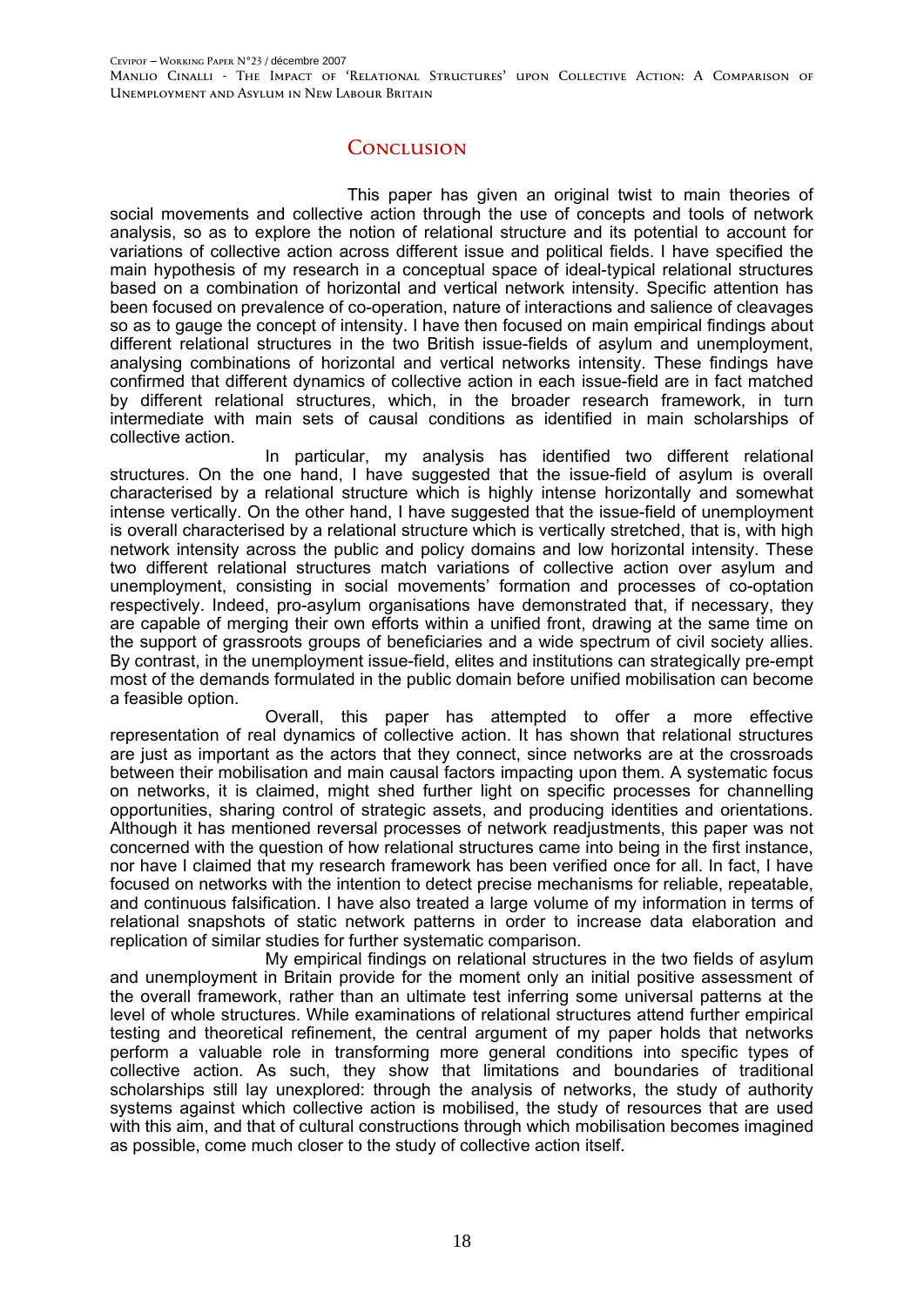### **REFERENCES**

- BAGGULEY Paul (1998), «Collective Action and Welfare Recipients in Britain», Berkel Rick van, Harry Cohen and Ruud Vleck (eds), Pin Beyond Marginality? Social Movements of Social Security Claimants in the European Union, Aldershot, Ashgate, pp. 39-77.
- BAGGULEY Paul (1991), From Protest to Acquiescence? Political Movements of the Unemployed, London, MacMillan.
- BENFORD Robert D. and SNOW David A. (2000), «Framing Processes and Social Movements: An Overview and Assessment», Annual Review of Sociology, n° 26, pp. 611-39.
- BERCLAZ Julie and GIUGNI Marco (2005), «Specifying the Concept of Political Opportunity Structures», Maria Kousis and Charles Tilly, *Economic and Political Contention in* Comparative Perspective, Boulder, CO: Paradigm Publishers, pp. 15-32.
- BOURDIEU Pierre (1986), «The Forms of Capital», J.C. Richardson (ed.), *Handbook of* Theory and Research for the Sociology of Education, Westport, CT: Greenwood Press, pp. 241-258.
- BURT Ronald S. (1992), Structural Holes: The Social Structure of Competition, Cambridge, MA: Harvard University Press.
- CARRINGTON Peter J., SCOTT John and WASSERMAN Stanley (eds) (2005), Models and Methods in Social Network Analysis, Cambridge, Cambridge University Press.
- CINALLI Manlio and STATHAM Paul (2005), «Final Report for the United Kingdom «, Final Report for the 5th Framework Programme of the European Commission, UNEMPOL.
- CINALLI Manlio (2002), «Environmental Campaigns and Socio-Political Cleavages in Divided Societies», Environmental Politics, 11(1), pp. 163-83.
- CINALLI Manlio (2003), «Socio-Politically Polarized Contexts, Urban Mobilization and the Environmental Movement: A Comparative Study of Two Campaigns of Protest in Northern Ireland», International Journal of Urban and Regional Research, 27(1), pp. 158-77.
- COLEMAN J.S. (1990), Foundations of Social Theory, Cambridge, MA, Harvard University Press.
- CURTIS R.L. and ZURCHER L.A. (1973), «Stable Resources of Protest Movements: The Multi-Organizational Field», Social Forces, n° 52, pp. 53-61.
- DEMAZIÈRE Didier et PIGNONI Maria Teresa (1998), Chômeurs : du silence à la révolte, Paris, Hachette.
- DIANI Mario (1992), «Analysing Social Movement Networks», Mario Diani and R. Eyerman (eds), Studying Collective Action, London, Sage.
- DIANI Mario (1995), Green Networks: A Structural Analysis of the Italian Environmental Movement, Edinburgh, Edinburgh University Press.
- DIANI Mario (2003), «Leaders or Broker? Positions and Influence», Mario Diani and Doug McAdam, Social Movements and Networks: Relational Approaches to Collective Action, Oxford, Oxford University Press.
- EDER K. (1993), The New Politics of Class: Social Movements and Cultural Dynamics in Advanced Societies, London, Sage.
- EISINGER Peter K. (1973), «The Conditions of Protest Behaviour in American Cities», American Political Science Review, n° 67, pp. 11-28.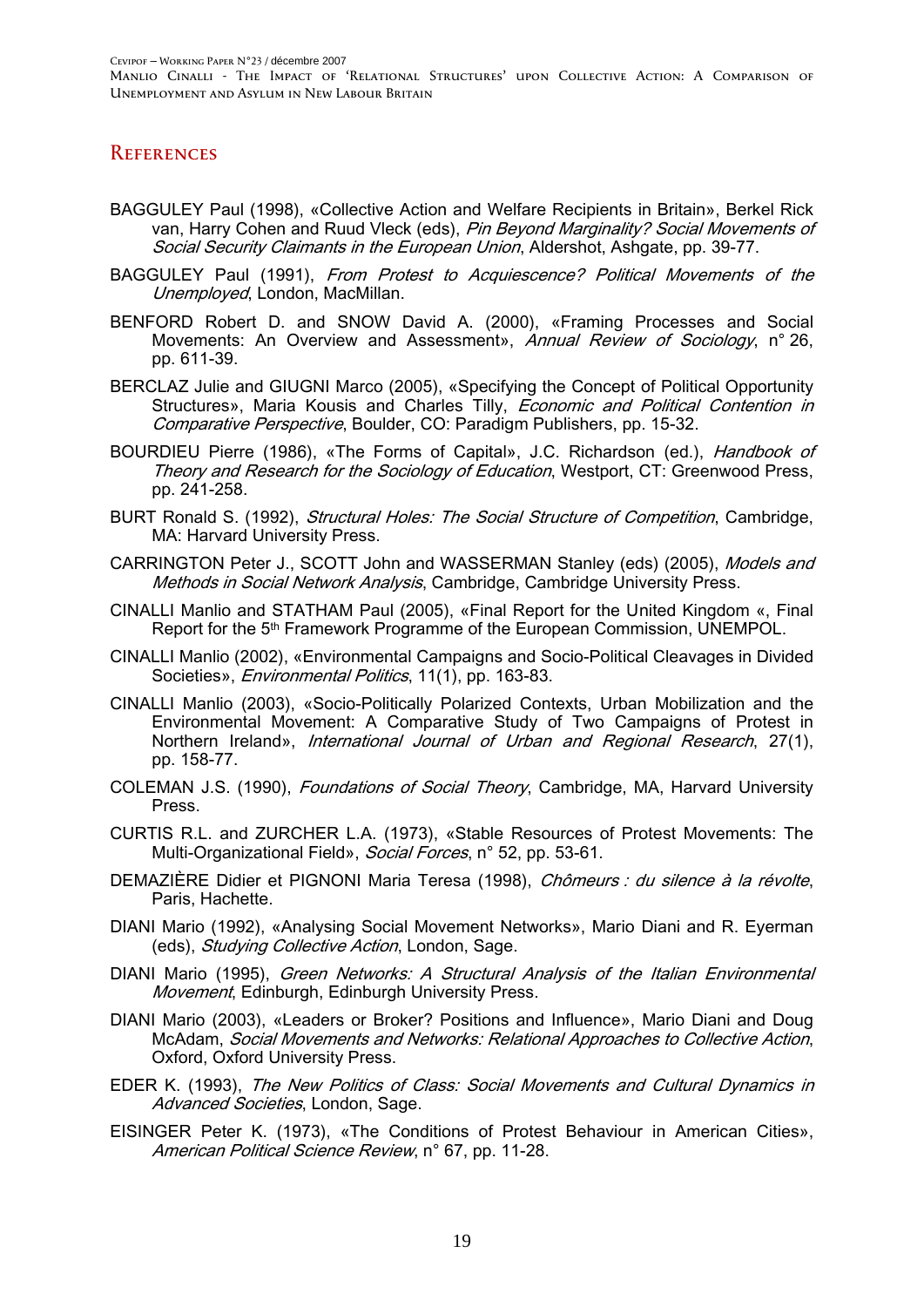- FILLIEULE Olivier (2005), « Requiem pour un concept : vie et mort de la notion de structure d'opportunité politique », Gilles Dorronsoro (dir.), La Turquie conteste : mobilisations sociales et régime sécuritaire, Paris, CNRS.
- FRANZOSI Roberto (1997), «Mobilization and Counter-Mobilization processes: From the Red Years (1919-20) to the Black Years (1921-22). A New Methodological Approach to the Study of Narrative Data», Theory and Society (Special Issue), n° 26, pp. 275-304.
- FRANZOSI Roberto (1999), «The Return of the Actor. Interaction Networks among Social Actors during Periods of High Mobilization (Italy, 1919-22)», Mobilization: An International Journal, n° 4, pp. 131-49.
- GAMSON W.A. (1992), Talking Politics, Cambridge, Cambridge University Press.
- GAMSON W.A. and MODIGLIANI A. (1989), «Media Discourse and Public Opinion on Nuclear Ppower: A Constructionist Approach», American Journal of Sociology, n° 95, pp. 1-38.
- GIUGNI Marco and PASSY Florence (eds) (2001), Political Altruism? Solidarity Movements in International Perspective, Lanham, Md.: Rowman & Littlefield Publishers.
- GOULD R.V. (1993), «Collective Action and Network Structure», American Sociological Review, n° 58, pp. 182-96.
- GOULD R.V. (1995), Insurgent Identities: Class, Community and Protest in Paris from 1848 to the Commune, Chicago, University of Chicago Press.
- GURR Ted R. (1970), Why Men Rebel, Princeton, NJ: Princeton University Press.
- HAYES Graeme (2005), Environmental Protest and the State in France, Basingstoke, Palgrave.
- KLANDERMANS B. (1990), «Linking the "Old" and "New": Movement Networks in the Netherlands», R.J. Dalton and M. Keuchler (eds), *Challenging the Political Order: New* Social and Political Movements in Western Democracies, Cambridge, Polity Press.
- KNOKE David and KUKLINSKY James (1982), Network Analysis, London, Sage.
- KRIESI Hans-Peter, KOOPMANS Rood, DUYVENDAK Jan Willem and GIUGNI Marco (1995), New Social Movements in Western Europe: A Comparative Analysis, Minneapolis, MN: University of Minnesota Press.
- LAZARSFELD Paul, JAHODA Marie and ZEISEL Hans (1971), [1933] Marienthal: The Sociography of an Unemployed Community, Chicago, Aldine Atherton.
- LIN Nan. (1999), «Social Networks and Status Attainment», Annual Review of Sociology, n° 25, pp. 467-87.
- LIN Nan (2001), Social Capital: A Theory of Social Structure and Action, Cambridge, Cambridge University Press.
- LIN Nan and MARSDEN P.V. (eds) (1982), Social Structure and Network Analysis: Beverly Hills, CA, Sage.
- MCADAM Doug (1986), «Recruitment to High-risk Activism: The case of Freedom Summer», American Sociological Review, n° 92, pp. 64-90.
- MCADAM Doug, TARROW Sidney and TILLY Charles (2001), Dynamics of contention, Cambridge, Cambridge University Press.
- MCCARTHY John D. and ZALD Mayer N. (1977), «Resource Mobilization and Social Movements: A Partial Theory», American Journal of Sociology, n° 82, pp. 1212-41.

MELUCCI Alberto (1989), Nomads of the Present, London, Hutchinson Radius.

NOOY DE Wouter, MRVAR Andrei and BATAGELJ Vladimir (2005), *Exploratory Social* Network Analysis with Pajek, Cambridge, Cambridge University Press.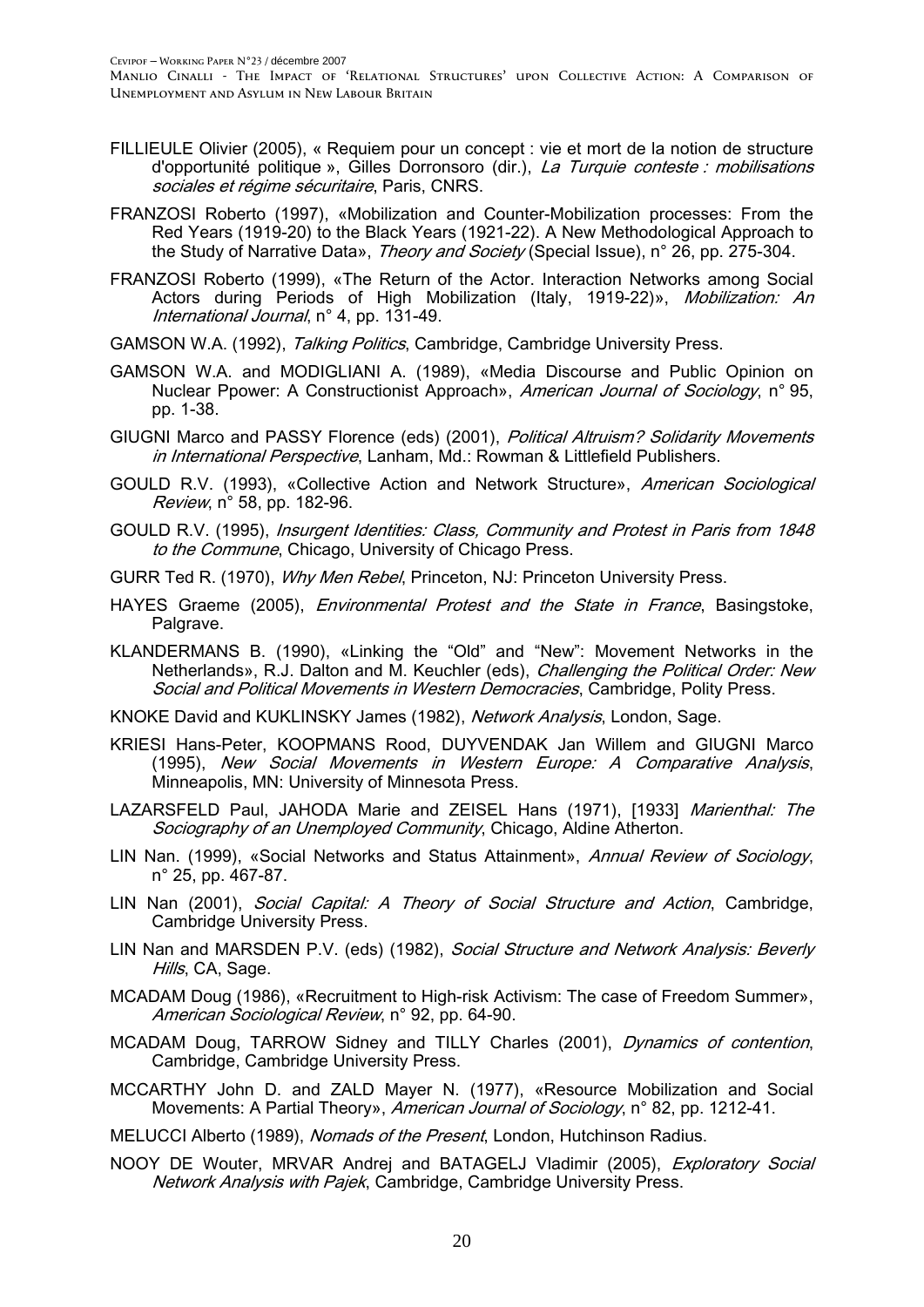- OBERSHALL A. (1973), Social Conflict and Social Movements, Englewood Cliffs: Prentice-Hall.
- OFFE Claus (1985), «New Social Movements: Changing Boundaries of the Political», Social Research, n° 52, pp. 817-68.
- PASSY Florence (1998), L'action altruiste : contraintes et opportunités de l'engagement dans les mouvements sociaux, Geneva, Droz.
- PICKVANCE C.G. (1975), «On the Study of Urban Social Movements», Sociological Review, n° 23, pp. 29-49.
- PUTNAM R.D. (1993), «The Prosperous Community: Social Capital and Public Life», The American Prospect, n° 13, pp. 35-42.
- SCOTT John (2000), Social Network Analysis, London, Sage.
- SIMEANT Johanna (1998), La cause des sans-papiers, Paris, Presses de Sciences Po.
- SIMEANT Johanna (1998), Le travail humanitaire, Paris, Presses de Sciences Po.
- SNOW David A. and BENFORD Robert D. (1988), «Ideology, Frame Resonance and Participant Mobilization», *International Social Movement Research*, n° 1, pp. 197-217.
- SNOW David A., ROCHFORD Burke E., WORDEN Steven K. and BENFORD Robert D. (1986), «Frame Alignment Pprocesses, Micromobilization, and Movement Participation», American Sociological Review, n° 51, pp. 464-81.
- TARROW Sidney (1998), Power in Movement, Cambridge, Cambridge University Press.
- TILLY Charles (1978), From Mobilization to Revolution, Reading, Mass: Addison-Wesley.
- TILLY Charles and TARROW Sidney (2007), Contentious Politics, Boulder, Colo: Paradigm Publishers.
- TOURAINE Alain (1981), The Voice and the Eye: Analysis of Social Movements, Cambridge, Cambridge University Press.
- WASSERMAN Stanley and FAUST Katherine (1994), Social Network Analysis: Method and Applications, Cambridge, Cambridge University Press.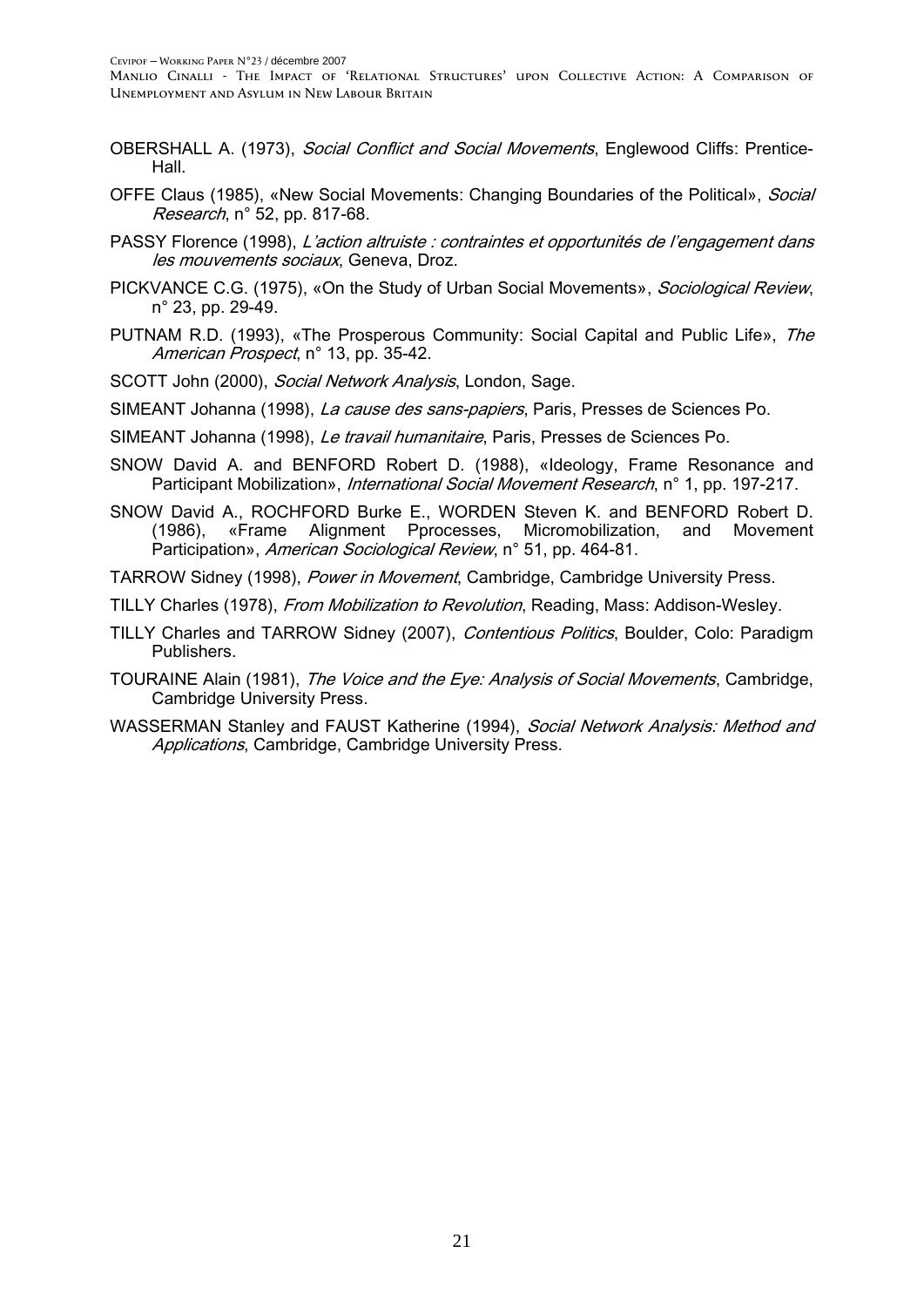### **ANNEXES**

#### Annexe 1: Notes on interviews and lists of actors

This article is based on analysis which is both qualitative and quantitative. 54 semi-structured interviews have been conducted with core policy-makers, political party representatives, probeneficiaries and civil society organizations across the two issue-fields. The interview schedule for each category of actors was strictly comparative, and specifically designed to analyse where they locate themselves in relations to other actors in the same issue-field. Interviews included sets of standardised questions so as to investigate presence and contents of ties amongst actors. At the same time, many secondary sources - such as existing literature, organisations' publications, press articles and official documents from political and institutional authorities - have been used to broaden the analysis. The selection of actors started with the examination of large newspapers' data sets. However, since this information was still insufficient to detect all national organizations in the two issue-fields, the selection has been completed through analysis of practitioners' publications, access to online primary sources and, in particular, indications coming from interviewees themselves (snowballing). Interviews were conducted with all actors accepting to be interviewed. In total, a set of 43 actors has been identified in the unemployment issue-field, while a set of 49 actors has been identified in the asylum issue-field. Collected data were considered to be adequate for running the kind of explorative network analysis of this article. Since in both issue-fields many interviewees have indicated the local government as a crucial actor at the national level, I have decided to include the local authorities of Bradford and Barnsley in my two sets of interviews. Bradford has been particularly concerned with the arrival of asylum seekers. Barnsley has been a major centre for unemployment mobilisation following the extensive closure of the British coal mining industry.

#### List of interviewed actors with abbreviations / realization of interviews (Yes/No)

#### Asylum Issue-Field

AA=Asylum Aid (Y) AI=Amnesty International (Y) AVID=Association of Visitors to Immigration Detainees (N) BID=Bail for Immigration Detainees (N) BMA=British Medical Association (Y) CAB=National Association of Citizens Advice Bureaux (Y) CBI=Confederation British Industry (N) Ch.=Churches' Commission for Racial Justice (Y) CDAS=Committee to Defend Asylum Seekers (Y) Courts=Courts (N) CP=Conservative Party (Y) CRE=Commission for Racial Equality (Y) CS=Children's Society (Y) DoH=Department of Health (N) DWP=Department for Work and Pension (N) FSB=Federation of Small Businesses (N) HO=Home Office (N) IAA=Immigration Appellate Authority (N) IAS=Immigration Advisory Service (N) ILPA=Immigration Law Practitioners' Association (Y) IPPR= Institute Public Policy Research (N) JCWI=Joint Council for the Welfare of Immigrants (Y) JRS=Jesuit Refugee Service (Y) LD=Liberal Democrats (Y) LA= Local Authority (Y) Liber=Liberty (N) LP=Labour Party (Y)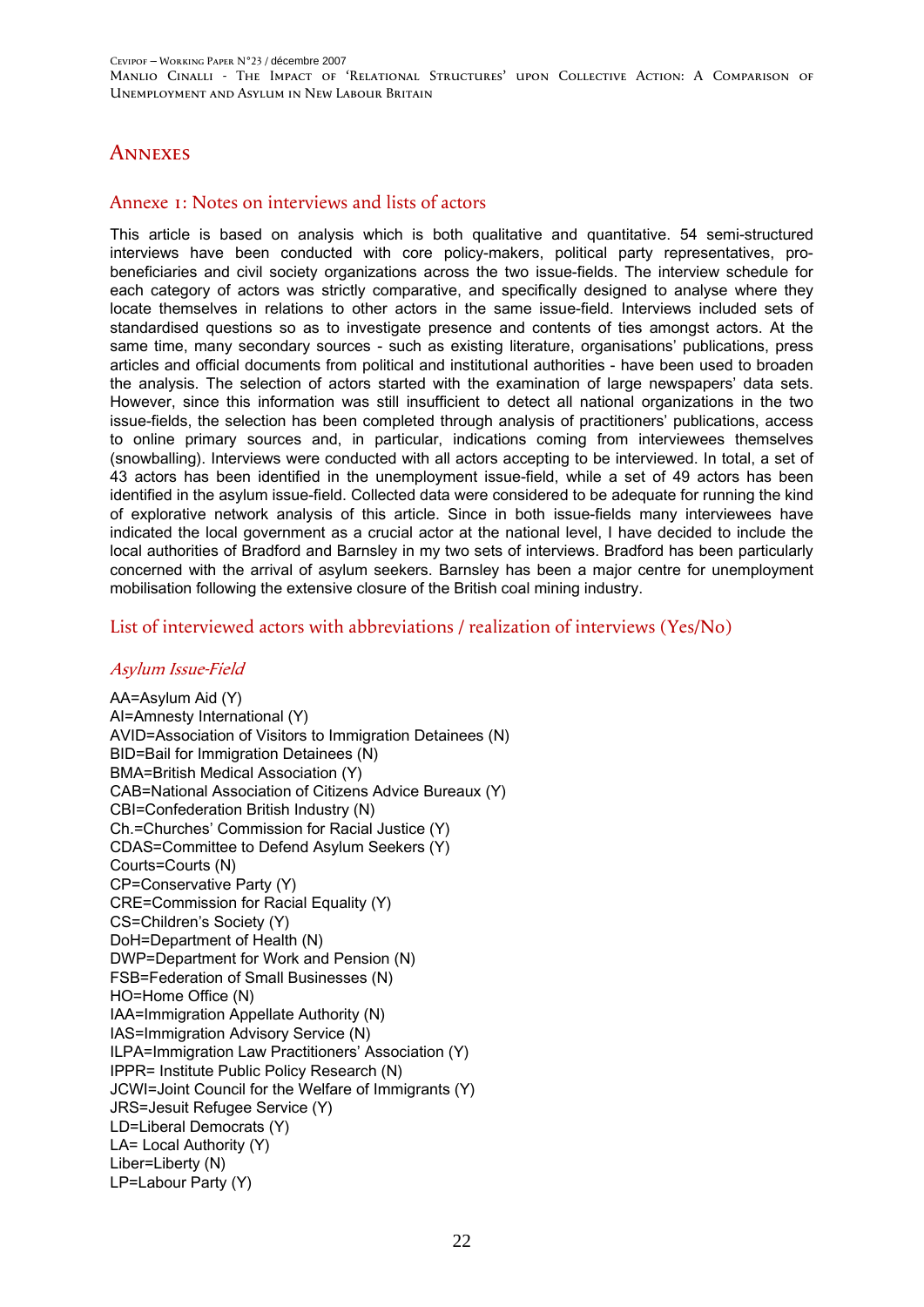CEVIPOF -- WORKING PAPER N°23 / décembre 2007

Manlio Cinalli - The Impact of 'Relational Structures' upon Collective Action: A Comparison of Unemployment and Asylum in New Labour Britain

LSC=Legal Services Commission (N) MF= Medical Foundation for the Care of Victims of Torture (Y) MH=Migrant Helpline (Y) NAAR=National Assembly Against Racism (Y) NASS=National Asylum Support Service (Y) NCAD=National Coalition of Anti-Deportation Campaigns (Y) NJPN=National Justice and Peace Network (N) Ox.=Oxfam (Y) Parl.=Parliament (N) Police=Police (N) RA=Refugee Action (Y) RAP=Refugee Arrivals Project (N) RC=Refugee Council (Y) RLG=Refugee Legal Group (N) RWA=Refugee Women's Association (N) SA=Socialist Alliance (N) Search=Searchlight (N) SC=Save the Children (Y) Sh.=Shelter (Y) TGWU=Transport and General Workers Union (Y) Unicef=Unicef (N)

#### Unemployment Issue-Field

ASI=Adam Smith Institute (Y) BTEG=Black Training and Enterprise Group (Y) CAB=National Association of Citizens Advice Bureaux (Y) CBI=Confederation British Industry (Y) CESI=Centre for Economic and Social Inclusion (Y) Ch=Church of England (Y) CP=Conservative Party (Y) CPS=Centre for Policy Studies (N) DA=Disability Alliance (N) Demos=Demos (N) DES=Department for Education and Skills (N) DTI=Department for Trade and Industry (Y) DWP=Department for Work and Pension (Y) EO=Employment Opportunities (Y) ESRC=Economic and Social Research Council (N) FS=Fabian Society (Y) HO=Home Office (N) Idea=Improvement and Development Agency (Y) IEA=Institute of Economic Affairs (Y) IES=Institute of Employment Studies (Y) IPPR=Institute Public Policy Research (N) IR=Inland Revenue (N) JCP=Jobcentre Plus (Y) JRF=Joseph Rowntree Foundation (Y) LA=Local Authority (Y) LD=Liberal Democrats (Y) LP=Labour Party (Y) LPC=Low Pay Commission (N) LSC=Learning and Skills Council (N) NEP=National Employment Panel (N) NPI=New Policy Institute (Y) NUCC=Network of Unemployed Centres Combine (Y) ODPM=Office of the Deputy Prime Minister (N)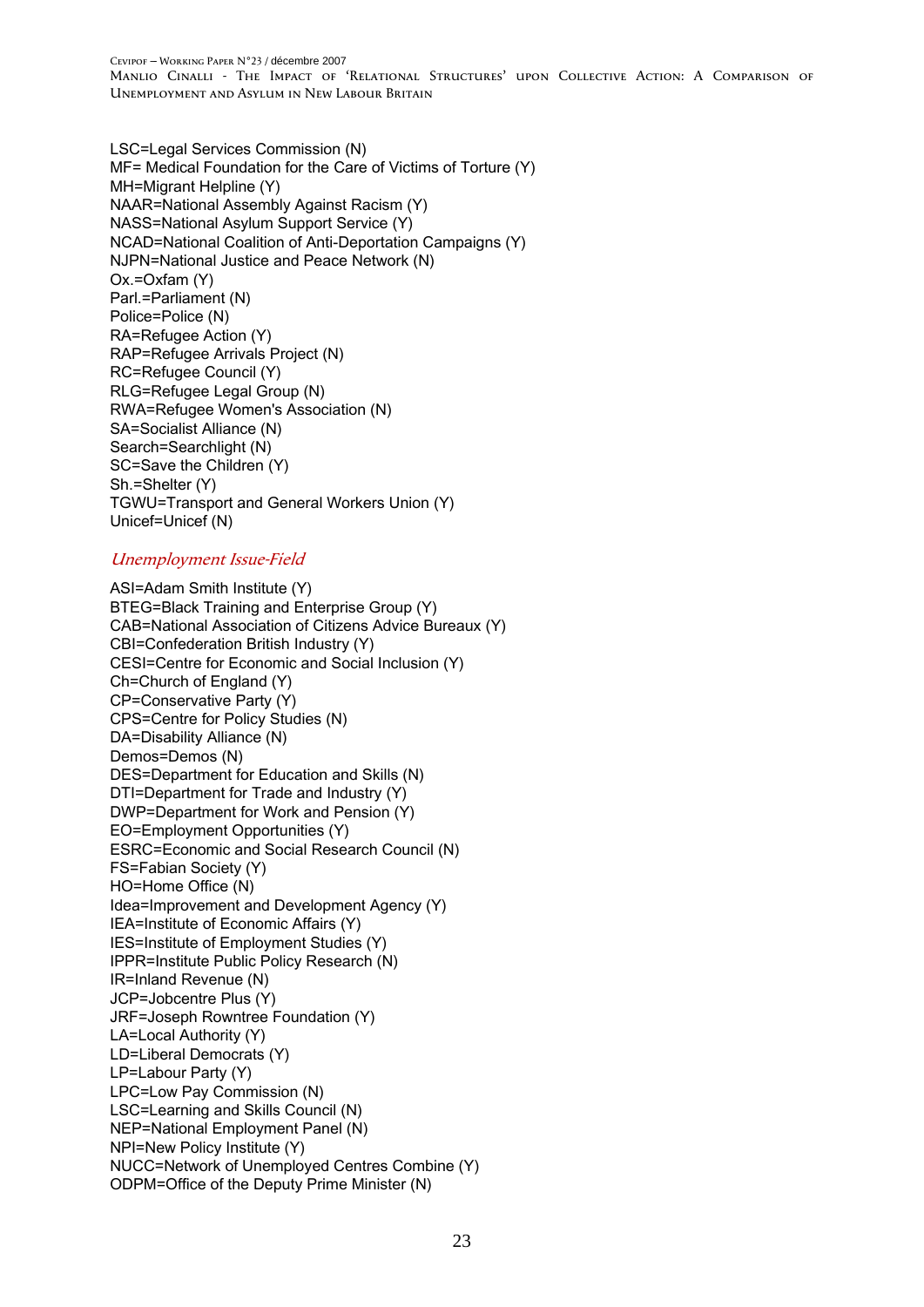#### CEVIPOF -- WORKING PAPER N°23 / décembre 2007

Manlio Cinalli - The Impact of 'Relational Structures' upon Collective Action: A Comparison of Unemployment and Asylum in New Labour Britain

OPF=National Council for One Parent Families (Y) PE=Policy Exchange (N) Polit =Politeia (N) PSI=Policy Studies Institute (Y) TGWU=Transport and General Workers Union (N) TP=Tommorrow's People (Y) TR=Together for Regeneration (Y) Treas=Treasury (Y) TUC=Trade Unions Congress (Y) WF=Work Foundation (Y)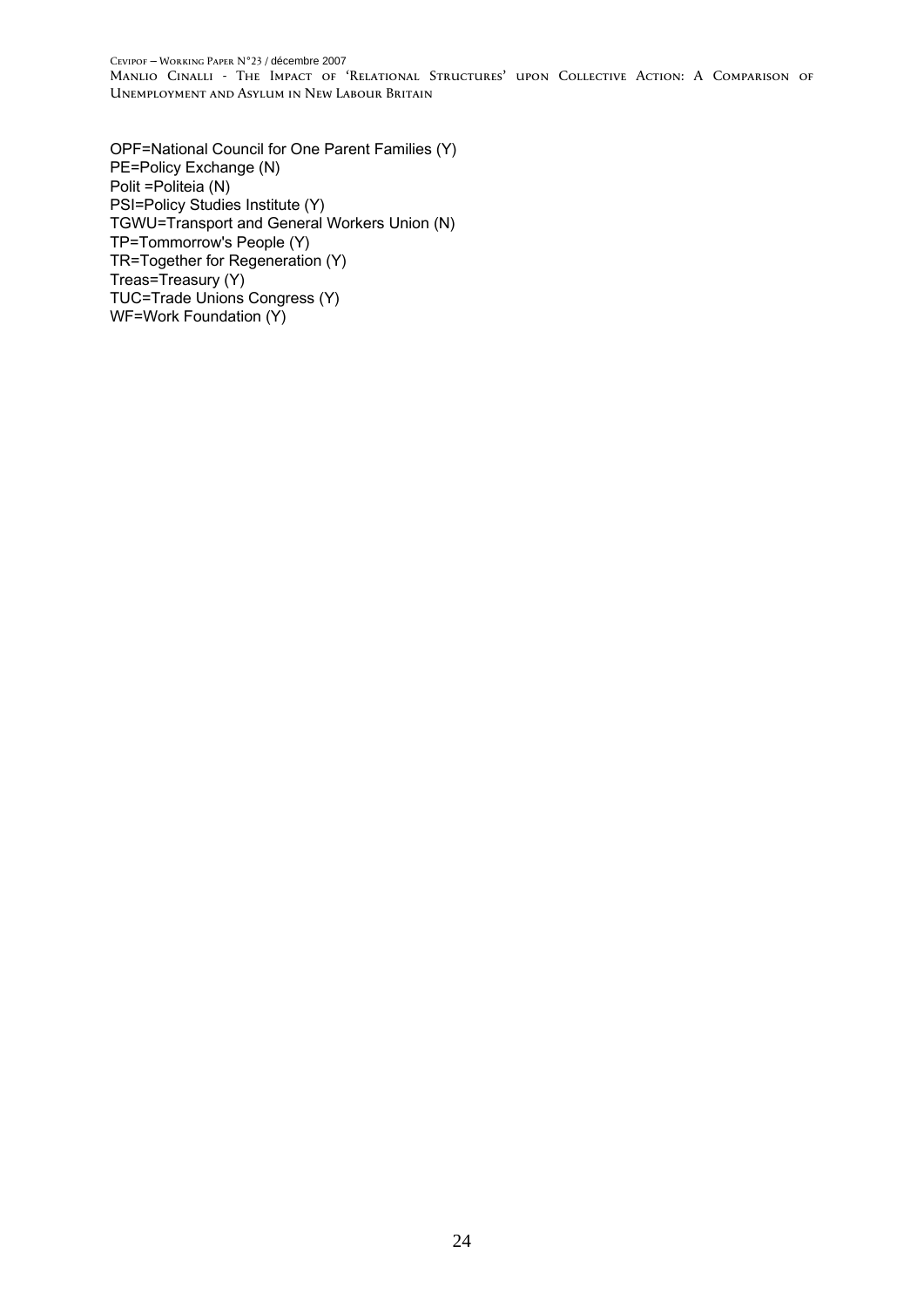### Annex 2: Ties of disagreement in the two issue-fields



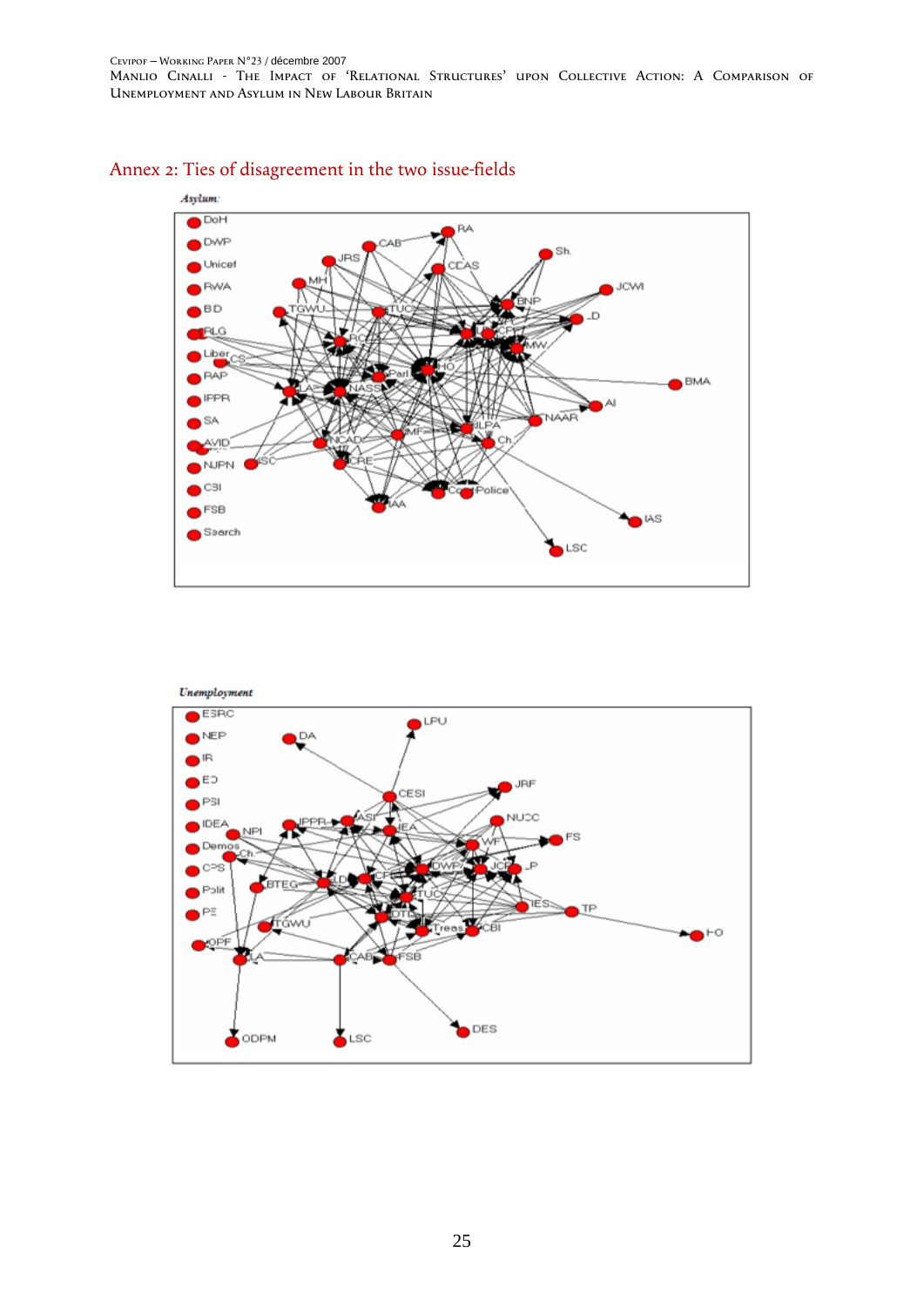**Notes** 

1

1 The ESRC award R000239221 and the EU award HPSE-CT-2001-00053 are gratefully acknowledged, as are the insightful feedback and intellectual support of Mario Diani, Olivier Fillieule, Patrick Le Galès, and Paul Statham at various stages of the research.

2 In the unemployment issue-field, the New Labour government has promoted the introduction of significant reforms to the labour market, as well as new measures for moving more people from welfare to work. These include the working families' tax credit, changes to the system of national contribution, a national minimum wage, and the New Deal, which started as a specific policy directed at young people, but was soon extended to older people, single parents and the disabled. As regards asylum, three main pieces of legislation have come into force with New Labour in power, namely, the Immigration and Asylum Act 1999, the Nationality, Immigration and Asylum Act 2002, and the Asylum and Immigration Act 2004, which have extended penalties on carriers, introduced (and then changed) the voucher scheme as a main instrument of welfare support, extended policies preventing arrivals at British ports, and made provision for a new system of compulsory dispersal to reduce asylum seekers' presence in London and the South-East of England. In particular, the 2002 and 2004 Acts have followed on the footsteps of the 1999 Act, extending the application of non-suspensive appeals and establishing the withdrawal of welfare supports for in-country applicants.

3 For a discussion of political altruism and applications of this concept see Giugni and Passy (2001).

4 Throughout this paper I use the term 'collective action' to mean 'collective mutual claim-making in the public space'. Collective action refers not only to initiatives of 'challengers' against 'insiders', but to a wide range of forms of collective strategic interventions in the public space, made by a broad spectrum of social, political and institutional actors. From this point of view, NGO altruism, social movements, nationalisms, and even violent rebellions, can be part of a unifying research investigation.

5 National press, official documents and web material of different kind offer countless instances of verbal attacks against asylum seekers and the unemployed. See for example the articles Bombers are all Spongeing Asylum Seekers, in the Daily Express, 27 July 2005; and A waste in a manger, in the Sun, 21 November 2005.

<sup>6</sup> With the only exception of few expressive protests (for example, see the article Kurdish poet finds his voice in the Guardian, 31 May 2003), the asylum seekers have confined their involvement within grassroots and community groups. Similarly, many groups of unemployed have demobilised in the wake of their long-lasting protest against government of the 1980s and first half of the 1990s. Since then, they have been unable to voice their claims at the national level, resorting to occasional instances of protest only as result of specific local industrial disputes (Cinalli and Statham 2004).

7 Some exceptions is available in the 'francophone' literature (Passy 1998; Simeant 1998a and 1998b).

<sup>8</sup> Some scholars have also rediscovered the key role of emotions to transform the potential for mobilisation into broader processes of collective action (Jasper 1998; Goodwin et al. 2001; Holst-Warhaft 2000).

<sup>9</sup> See also the contribution of theorists of New Politics, who have associated the New Political Movements developed from the 1960s onwards with broader changes of values (Inglehart 1977).

<sup>10</sup> For example, see the application of a cultural approach to discuss the stigmatising and negative consequences of unemployment at the individual level (Lazarsfeld et al.; Schnapper 1981; Demazière and Pignoni 1998).

11 In particular, scholars have worked to specify the concept of POS (Berclaz and Giugni 2005, Giugni and Berclaz 2003), defending it from the most fervent critiques against its alleged 'structuralist', 'transhistorical', and 'all-encompassing' nature (Fillieule 2005, Goodwin and Jasper 1999, Lichbach 1997).

<sup>12</sup> For example, scholars of social capital have emphasised the importance of embedded resources, focusing on how actors access and make use of these resources through their ties, both at the individual (Lin 1999 and 2001) and at the group level (Bourdieu 1986; Coleman 1990; Putnam 1993).

<sup>13</sup> In the literature these bridges have also been defined as 'weak ties' or 'structural holes' (Burt 1992, Granovetter 1982, Lin et al.1981). While the definition of weak ties is based on identification or lack of intimacy (rather than grasp and extent of networks), my notion of vertical ties is based on the fact that they crosscut different levels of political space and power.

14 Network analysis provides a more popular measure for evaluating overall concentration of ties, namely, 'density'. This is a simple computation expressing the ratio of the total possible links to the total actual links in the network. Resulting values of density range between 0 and 1, with '1' indicating an ideal field where each actor is tied to any other actor and '0' an ideal field with no ties at all. Yet, density can be problematic in terms of its application, particularly when comparing networks of different size. For example, larger networks are necessarily characterized by decreasing density, since there are only a certain number of ties that a single organisation can